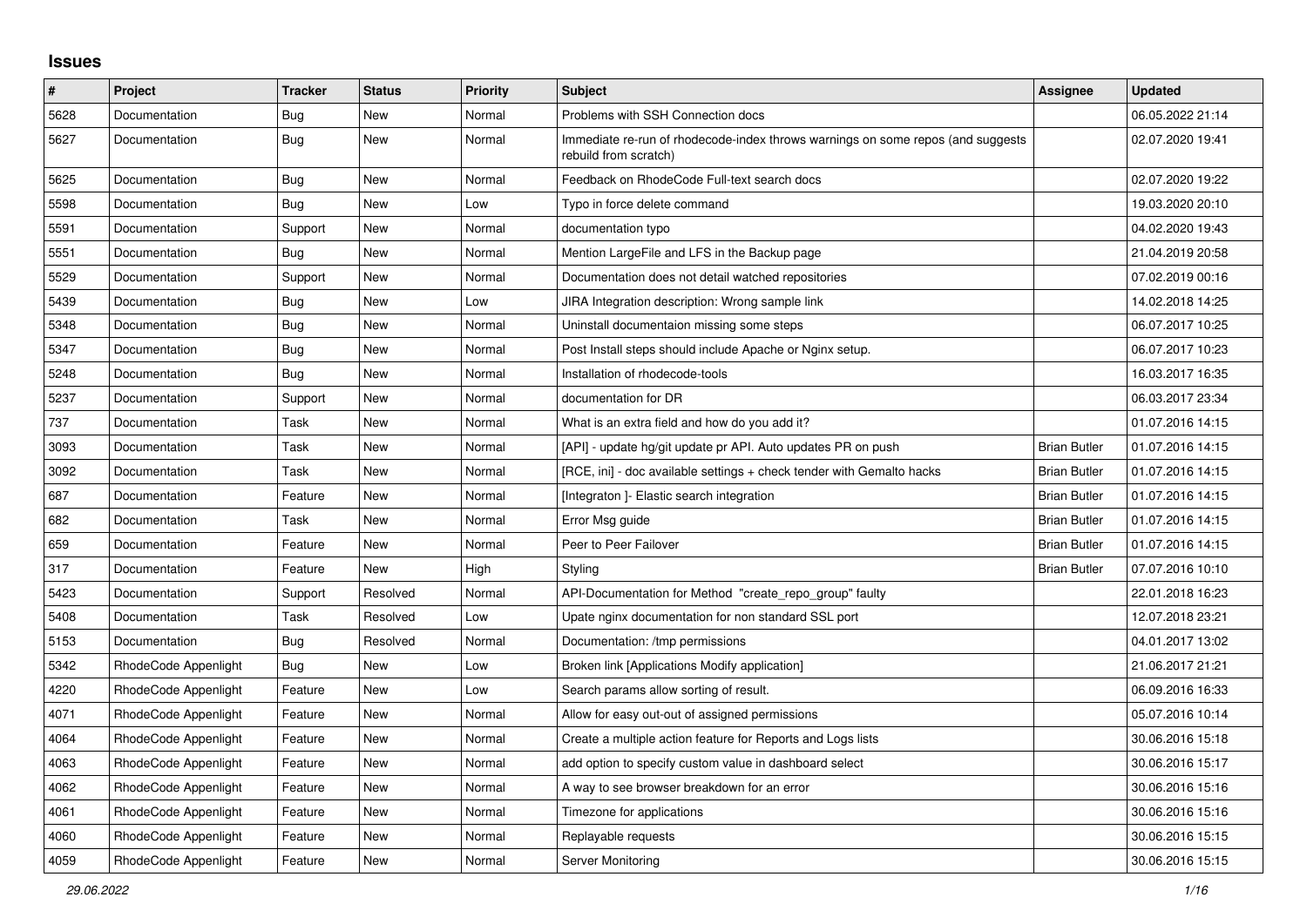| $\vert$ # | Project              | <b>Tracker</b> | <b>Status</b> | Priority | <b>Subject</b>                                                                                              | <b>Assignee</b>     | <b>Updated</b>   |
|-----------|----------------------|----------------|---------------|----------|-------------------------------------------------------------------------------------------------------------|---------------------|------------------|
| 4057      | RhodeCode Appenlight | Feature        | New           | Normal   | Negation option for search filter                                                                           |                     | 30.06.2016 15:12 |
| 4056      | RhodeCode Appenlight | Feature        | <b>New</b>    | Normal   | Optionally allow to filter graphs per machine in dashboard                                                  |                     | 30.06.2016 15:12 |
| 4017      | RhodeCode Appenlight | Feature        | New           | Low      | application logos need help                                                                                 |                     | 14.06.2016 11:52 |
| 3994      | RhodeCode Appenlight | Bug            | New           | Normal   | during setup, user is given option to make admin account even if one does not exist                         |                     | 08.06.2016 12:44 |
| 3990      | RhodeCode Appenlight | Bug            | New           | Normal   | some dashboard builder buttons are up against fields                                                        |                     | 07.06.2016 12:01 |
| 3987      | RhodeCode Appenlight | <b>Bug</b>     | New           | Normal   | adjust footer so it's consistent with the website footer                                                    |                     | 15.06.2016 10:20 |
| 3986      | RhodeCode Appenlight | Bug            | New           | Normal   | table headers should be left aligned                                                                        |                     | 07.06.2016 11:53 |
| 4052      | RhodeCode Appenlight | Task           | New           | Normal   | release fixes                                                                                               | <b>Marcin Lulek</b> | 29.06.2016 12:14 |
| 3991      | RhodeCode Appenlight | Bug            | Resolved      | Normal   | report logs need upper margin                                                                               |                     | 21.06.2016 18:55 |
| 3989      | RhodeCode Appenlight | Bug            | Resolved      | Normal   | even up report spacing                                                                                      |                     | 21.06.2016 18:55 |
| 5680      | RhodeCode CE/EE      | <b>Bug</b>     | New           | High     | Inconsistent timezone display                                                                               |                     | 20.04.2022 14:15 |
| 5679      | RhodeCode CE/EE      | Bug            | New           | Normal   | Data directory continues to grow until it fills disk partition                                              |                     | 25.04.2022 11:42 |
| 5677      | RhodeCode CE/EE      | Support        | <b>New</b>    | Normal   | PR cross merge                                                                                              |                     | 28.01.2022 16:59 |
| 5672      | RhodeCode CE/EE      | Bug            | New           | Normal   | Unable to browse git repository folders with # in names                                                     |                     | 16.12.2021 18:13 |
| 5670      | RhodeCode CE/EE      | Bug            | New           | Normal   | Repo-level administrators can usurp owner of repoistory                                                     |                     | 01.12.2021 16:18 |
| 5664      | RhodeCode CE/EE      | Bug            | New           | Normal   | Regression: When assigning permissions, cannot see own group in auto-complete<br>without special conditions |                     | 29.07.2021 10:49 |
| 5662      | RhodeCode CE/EE      | Bug            | New           | Normal   | Full text search not working due to crash in whoosh                                                         |                     | 07.06.2022 08:31 |
| 5657      | RhodeCode CE/EE      | <b>Bug</b>     | New           | Normal   | Error in maintenance page                                                                                   |                     | 30.03.2021 15:09 |
| 5654      | RhodeCode CE/EE      | Bug            | New           | Normal   | Comment formatting broken when containing @ in a code block                                                 |                     | 24.02.2021 12:10 |
| 5649      | RhodeCode CE/EE      | Bug            | New           | Normal   | test-file-upload                                                                                            |                     | 17.12.2020 23:08 |
| 5645      | RhodeCode CE/EE      | Bug            | New           | High     | Rhodecode returns 400 Bad request on huge mercurial repos                                                   |                     | 18.12.2020 06:29 |
| 5644      | RhodeCode CE/EE      | Bug            | New           | Normal   | PR inks to comments not working if files are collapsed                                                      |                     | 02.12.2020 10:42 |
| 5641      | RhodeCode CE/EE      | Feature        | New           | Normal   | "Add draft" / (x) button usability                                                                          |                     | 30.11.2020 20:53 |
| 5639      | RhodeCode CE/EE      | Support        | New           | High     | 500 Internal Server Error   The server has either erred  after importing Database<br>from backup            |                     | 22.11.2020 09:15 |
| 5638      | RhodeCode CE/EE      | Feature        | New           | Normal   | Add "Copy full url path" button                                                                             |                     | 05.02.2021 20:23 |
| 5637      | RhodeCode CE/EE      | Feature        | New           | Normal   | Clone URL templates - add per repository/namespace                                                          |                     | 29.10.2020 09:38 |
| 5632      | RhodeCode CE/EE      | Bug            | New           | Normal   | Missing Parent Folder for Personal Repo lacks proper handling                                               |                     | 03.08.2020 07:56 |
| 5631      | RhodeCode CE/EE      | Feature        | New           | Normal   | Change target of PR                                                                                         |                     | 31.07.2020 17:05 |
| 5630      | RhodeCode CE/EE      | Bug            | New           | Normal   | Inline comments do not follow the line of code                                                              |                     | 21.07.2020 11:25 |
| 5629      | RhodeCode CE/EE      | <b>Bug</b>     | New           | Normal   | Diff truncated on small files                                                                               |                     | 21.07.2020 08:58 |
| 5626      | RhodeCode CE/EE      | Bug            | New           | Normal   | Whoosh full-text indexing is fully indexing all repos, not recognizing forks                                |                     | 02.07.2020 19:24 |
| 5624      | RhodeCode CE/EE      | <b>Bug</b>     | New           | Normal   | Timeout when trying to test SMTP email configuration                                                        |                     | 01.07.2020 20:01 |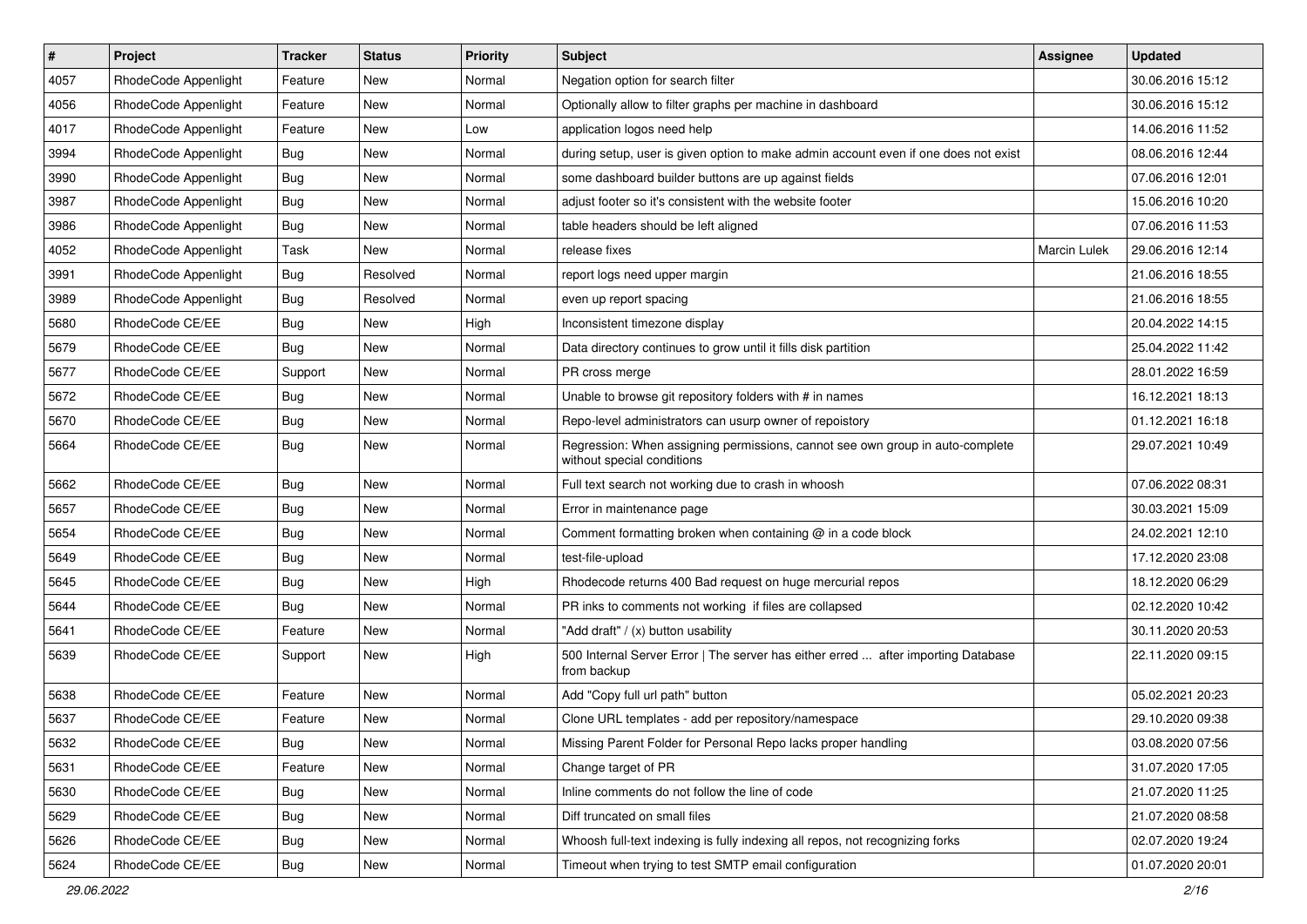| $\sharp$ | <b>Project</b>  | <b>Tracker</b> | <b>Status</b> | Priority | <b>Subject</b>                                                                                                    | <b>Assignee</b> | <b>Updated</b>   |
|----------|-----------------|----------------|---------------|----------|-------------------------------------------------------------------------------------------------------------------|-----------------|------------------|
| 5618     | RhodeCode CE/EE | Support        | <b>New</b>    | Normal   | Getting HTTP 502 Bad Gateway when trying to push (or clone) on a slow network                                     |                 | 27.05.2020 21:56 |
| 5617     | RhodeCode CE/EE | Feature        | New           | Normal   | Allow PRs to non-head bookmarks                                                                                   |                 | 20.05.2020 12:25 |
| 5613     | RhodeCode CE/EE | Feature        | New           | Low      | Feature Request: Issue tracker link in new tab/window                                                             |                 | 03.10.2021 23:25 |
| 5612     | RhodeCode CE/EE | Bug            | <b>New</b>    | Low      | CPU cores getting maxed out by VCSServer on Repository Size request                                               |                 | 03.10.2021 23:25 |
| 5600     | RhodeCode CE/EE | Feature        | New           | Normal   | Change default repository landing page                                                                            |                 | 27.01.2021 01:04 |
| 5595     | RhodeCode CE/EE | Feature        | <b>New</b>    | Normal   | Group code review mail notification                                                                               |                 | 03.03.2020 10:17 |
| 5593     | RhodeCode CE/EE | Support        | New           | Normal   | <b>SSH</b> connections                                                                                            |                 | 17.02.2020 16:18 |
| 5590     | RhodeCode CE/EE | Bug            | New           | Normal   | Pull Request creation takes 2 minutes                                                                             |                 | 28.05.2020 20:48 |
| 5588     | RhodeCode CE/EE | Bug            | <b>New</b>    | Normal   | wrong rendering of issue tracker pattern                                                                          |                 | 29.01.2020 11:24 |
| 5586     | RhodeCode CE/EE | Feature        | New           | Normal   | @mention should be a link                                                                                         |                 | 29.01.2020 11:46 |
| 5584     | RhodeCode CE/EE | Feature        | <b>New</b>    | Normal   | "update pull request link" message on vcs client                                                                  |                 | 23.01.2020 10:32 |
| 5570     | RhodeCode CE/EE | <b>Bug</b>     | <b>New</b>    | Normal   | Remap repositories always fail in RhodeCode community                                                             |                 | 04.10.2019 14:50 |
| 5559     | RhodeCode CE/EE | Bug            | <b>New</b>    | Normal   | Timezone handling issue on repos list                                                                             |                 | 07.07.2019 22:19 |
| 5556     | RhodeCode CE/EE | <b>Bug</b>     | New           | Normal   | After upgrade RhodeCode Enterprise, pull request via API adds repo owner as<br>default reviewer                   |                 | 01.01.2020 13:09 |
| 5552     | RhodeCode CE/EE | Feature        | <b>New</b>    | High     | PR dependency across repos                                                                                        |                 | 22.06.2019 01:15 |
| 5550     | RhodeCode CE/EE | <b>Bug</b>     | New           | Normal   | 500 Internal Server Error   The server has either erred or is incapable of performing<br>the requested operation. |                 | 18.04.2019 17:12 |
| 5547     | RhodeCode CE/EE | Bug            | <b>New</b>    | Normal   | UI not consistent between Firefox and Chrome                                                                      |                 | 01.03.2019 23:35 |
| 5545     | RhodeCode CE/EE | Bug            | New           | Normal   | Merge commit to contain the username/reponame of the origin                                                       |                 | 28.02.2019 13:46 |
| 5543     | RhodeCode CE/EE | Feature        | <b>New</b>    | Normal   | Repo API should have equivalent get repo audit logs() to User API call<br>get user audit logs()                   |                 | 26.02.2019 12:22 |
| 5541     | RhodeCode CE/EE | Support        | New           | Normal   | <b>SVN Settings: Repository Patterns</b>                                                                          |                 | 16.12.2019 15:35 |
| 5540     | RhodeCode CE/EE | Bug            | <b>New</b>    | Normal   | Rhode Code 4.15.2 VCS Caching(?) behaviour                                                                        |                 | 25.02.2019 17:01 |
| 5538     | RhodeCode CE/EE | <b>Bug</b>     | <b>New</b>    | Normal   | internal server error (UnicodeDecodeError) during rhodecode-index request                                         |                 | 20.02.2019 14:43 |
| 5527     | RhodeCode CE/EE | Support        | <b>New</b>    | Normal   | API: expose human readable failure reason                                                                         |                 | 30.01.2019 17:43 |
| 5524     | RhodeCode CE/EE | Bug            | New           | High     | Cannot log into RhodeCode anymore                                                                                 |                 | 15.01.2019 17:08 |
| 5519     | RhodeCode CE/EE | Bug            | <b>New</b>    | High     | User unable to fork the repo despite setting Repository Forking to Disabled                                       |                 | 11.12.2018 22:21 |
| 5512     | RhodeCode CE/EE | Bug            | <b>New</b>    | Normal   | Show commit phase in summary view                                                                                 |                 | 09.11.2018 21:37 |
| 5511     | RhodeCode CE/EE | Feature        | <b>New</b>    | Normal   | New feature to synchronize the fork with the remote repo from the summary page                                    |                 | 13.11.2018 01:23 |
| 5510     | RhodeCode CE/EE | Bug            | New           | High     | AssertionError: unexpected parameters: user_agent & hook_type                                                     |                 | 31.07.2021 11:14 |
| 5509     | RhodeCode CE/EE | Bug            | New           | Normal   | Remove `limportant attributes` from UI elements                                                                   |                 | 07.12.2018 07:40 |
| 5506     | RhodeCode CE/EE | Bug            | New           | Normal   | Web UI fonts are not looking good and is difficult to read for people with low vision                             |                 | 26.10.2018 09:38 |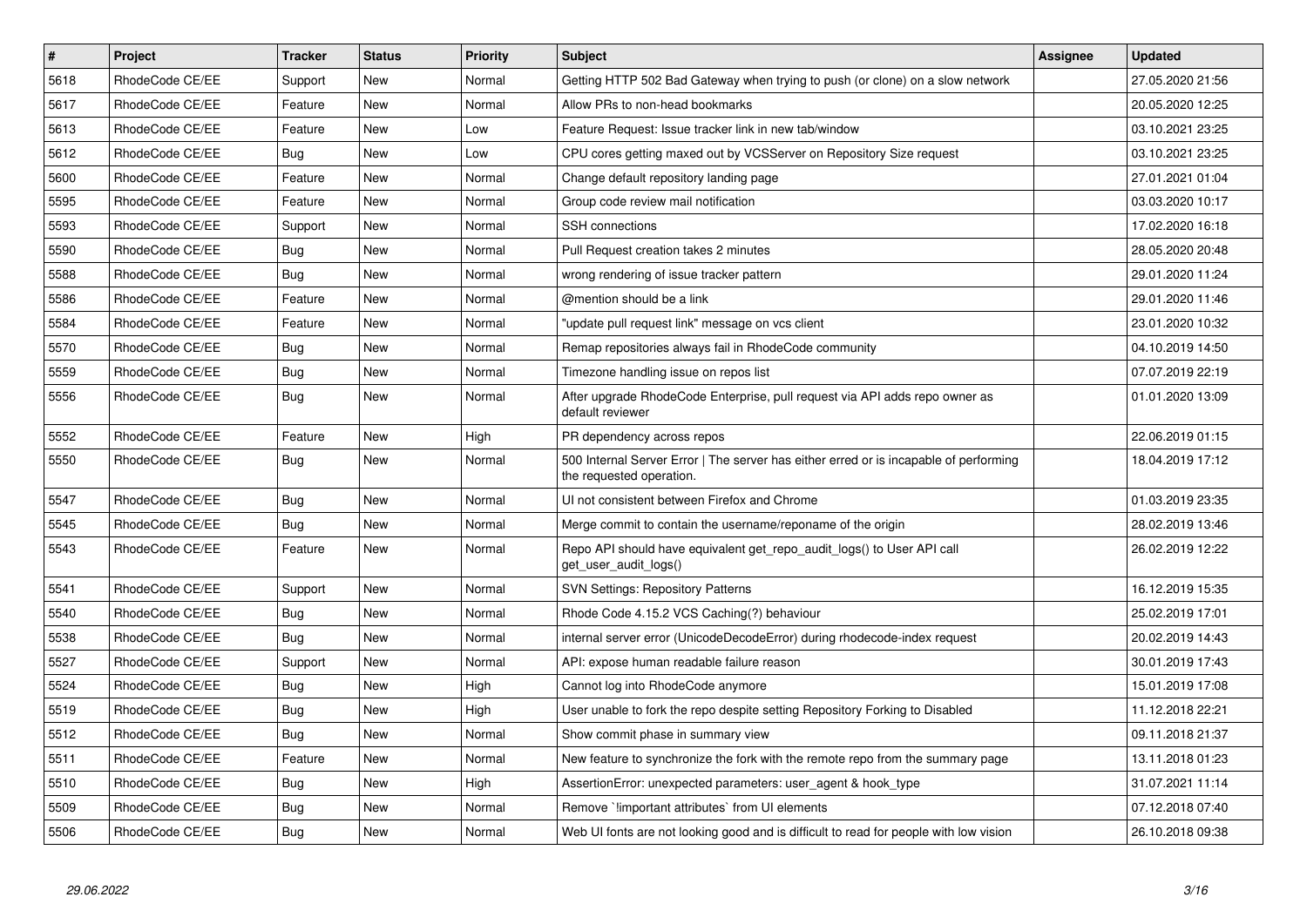| #    | <b>Project</b>  | <b>Tracker</b> | <b>Status</b> | <b>Priority</b> | <b>Subject</b>                                                                                                                                                                       | Assignee | <b>Updated</b>   |
|------|-----------------|----------------|---------------|-----------------|--------------------------------------------------------------------------------------------------------------------------------------------------------------------------------------|----------|------------------|
| 5504 | RhodeCode CE/EE | Feature        | New           | Normal          | Buttons to copy commit hash and to expand the commit message in the repo<br>summary view                                                                                             |          | 26.10.2018 00:59 |
| 5503 | RhodeCode CE/EE | Support        | New           | Normal          | failed to upgrade to 4.13.3                                                                                                                                                          |          | 06.11.2018 18:28 |
| 5500 | RhodeCode CE/EE | <b>Bug</b>     | <b>New</b>    | Normal          | How to enable/set "RC_SKIP_HOOKS" to disable svn hooks?                                                                                                                              |          | 02.10.2018 07:45 |
| 5499 | RhodeCode CE/EE | Support        | <b>New</b>    | Normal          | ERROR [celery.worker.consumer.consumer] consumer: Cannot connect                                                                                                                     |          | 11.09.2018 08:39 |
| 5497 | RhodeCode CE/EE | Support        | New           | Normal          | hg push hangs                                                                                                                                                                        |          | 30.08.2018 22:15 |
| 5496 | RhodeCode CE/EE | Support        | New           | Normal          | database migration 4.11.6 mysql to 4.12.4 postgres                                                                                                                                   |          | 27.08.2018 21:17 |
| 5495 | RhodeCode CE/EE | Support        | New           | Normal          | Idap to crowd users groups sync source                                                                                                                                               |          | 10.09.2018 22:09 |
| 5494 | RhodeCode CE/EE | <b>Bug</b>     | New           | Normal          | rccontrol's python package management causes slow VCS SSH                                                                                                                            |          | 02.04.2019 11:56 |
| 5492 | RhodeCode CE/EE | Bug            | <b>New</b>    | Normal          | VCSServer + SVN 1.10                                                                                                                                                                 |          | 26.07.2018 15:01 |
| 5491 | RhodeCode CE/EE | Support        | New           | Urgent          | Upgrade RhodeCode Community + VCSSERVER from 4.10.4 to 4.12.4, pull request<br>stop working with reviewers                                                                           |          | 30.08.2018 09:47 |
| 5484 | RhodeCode CE/EE | Support        | <b>New</b>    | Normal          | Setting up ssh, remote hg not found                                                                                                                                                  |          | 06.07.2018 23:41 |
| 5475 | RhodeCode CE/EE | Bug            | New           | Normal          | Unable to locate user in OpenLDAP directory via Idaps                                                                                                                                |          | 08.06.2018 20:06 |
| 5471 | RhodeCode CE/EE | Bug            | <b>New</b>    | Normal          | Webhook integration failing: need more than 3 values to unpack                                                                                                                       |          | 01.06.2018 02:26 |
| 5468 | RhodeCode CE/EE | Support        | New           | Normal          | Check logic for updating last commit for repository groups                                                                                                                           |          | 30.08.2018 09:47 |
| 5462 | RhodeCode CE/EE | Bug            | New           | Normal          | create_repo api fails with celery enabled                                                                                                                                            |          | 10.07.2018 17:49 |
| 5460 | RhodeCode CE/EE | Bug            | <b>New</b>    | Low             | Repo creation stuck when remote clone returns partial http code 500                                                                                                                  |          | 06.07.2018 19:14 |
| 5414 | RhodeCode CE/EE | <b>Bug</b>     | <b>New</b>    | High            | When Opening New Pull Request, Target Revision Default Is Undesireable                                                                                                               |          | 11.04.2018 23:20 |
| 5410 | RhodeCode CE/EE | Bug            | New           | Normal          | After converting to CE, we get the following error when trying to view some repos in<br>the UI: "UnicodeDecodeError: 'ascii' codec can't decode byte" (full error in<br>Description) |          | 25.01.2018 20:45 |
| 5406 | RhodeCode CE/EE | Bug            | <b>New</b>    | Normal          | <b>Installer Fails</b>                                                                                                                                                               |          | 01.12.2017 11:52 |
| 5405 | RhodeCode CE/EE | Bug            | New           | Normal          | Add repository from UI leads to HTTP/404                                                                                                                                             |          | 28.11.2017 11:39 |
| 5404 | RhodeCode CE/EE | Task           | <b>New</b>    | Normal          | Add an option to detach review rules when deleting an user                                                                                                                           |          | 22.11.2017 11:23 |
| 5400 | RhodeCode CE/EE | Task           | <b>New</b>    | Normal          | User group - subgroup support                                                                                                                                                        |          | 06.11.2017 22:00 |
| 5394 | RhodeCode CE/EE | Support        | New           | Normal          | SVN to Git / Mercurial Migration                                                                                                                                                     |          | 03.10.2017 09:29 |
| 5371 | RhodeCode CE/EE | Bug            | New           | Normal          | Comment times in Pull Requests are off by 1 day                                                                                                                                      |          | 10.04.2018 15:11 |
| 5289 | RhodeCode CE/EE | Feature        | <b>New</b>    | High            | Ability to Upload/Replace a file using the UI                                                                                                                                        |          | 22.09.2017 10:29 |
| 5278 | RhodeCode CE/EE | Feature        | New           | Normal          | Require support for git repositories of the form git://                                                                                                                              |          | 13.04.2017 15:20 |
| 5273 | RhodeCode CE/EE | Feature        | New           | Normal          | Comment status                                                                                                                                                                       |          | 07.04.2017 13:10 |
| 5271 | RhodeCode CE/EE | Feature        | New           | Normal          | Private comments                                                                                                                                                                     |          | 07.04.2017 12:01 |
| 5269 | RhodeCode CE/EE | Support        | New           | Normal          | Upgrade from RC EE 3.7.1 to RC EE 4.x                                                                                                                                                |          | 29.06.2017 19:36 |
| 5256 | RhodeCode CE/EE | Feature        | New           | Normal          | Last repository access time.                                                                                                                                                         |          | 23.03.2017 16:34 |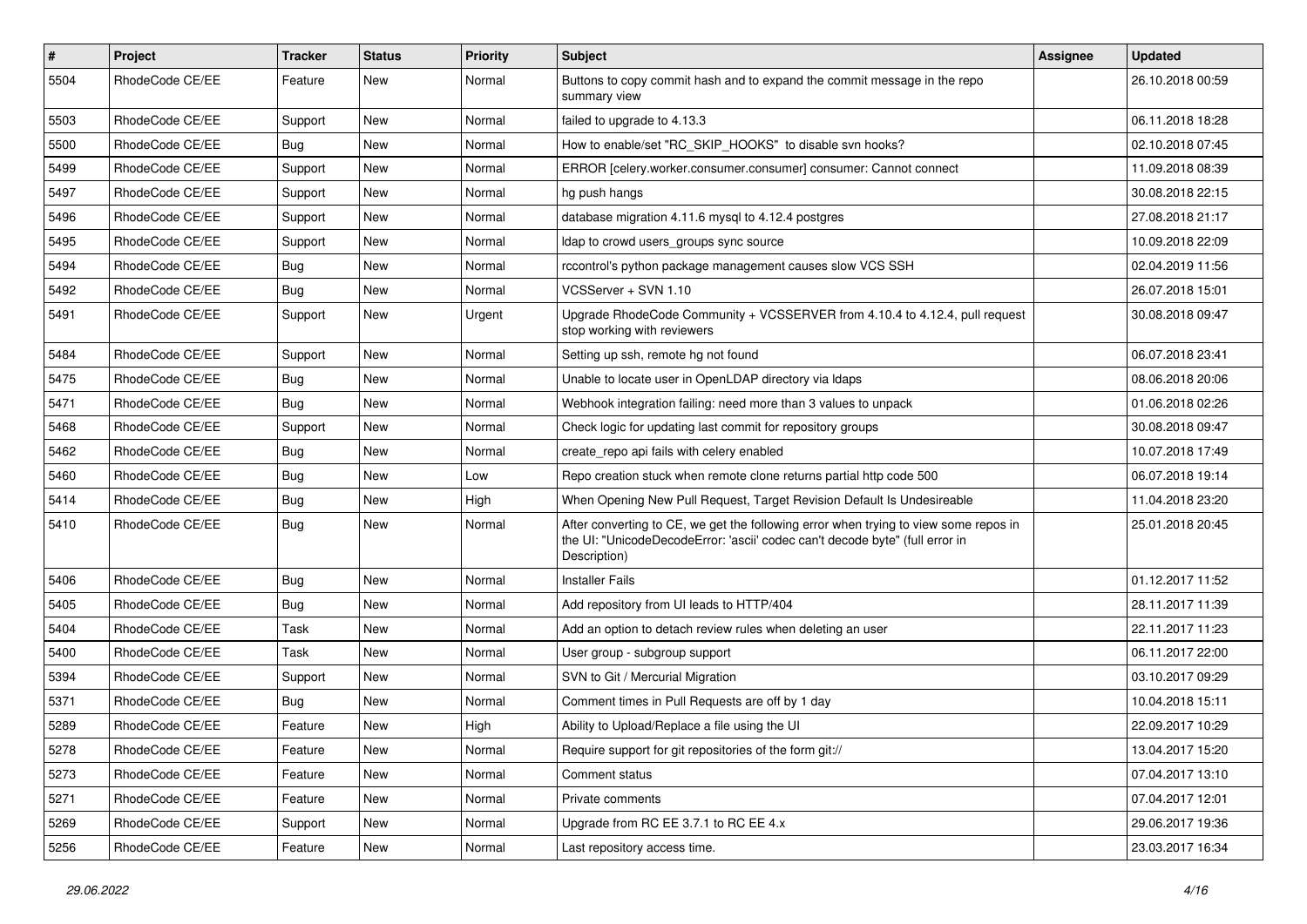| $\pmb{\#}$ | Project         | <b>Tracker</b> | <b>Status</b> | <b>Priority</b> | <b>Subject</b>                                                                                                     | Assignee | <b>Updated</b>   |
|------------|-----------------|----------------|---------------|-----------------|--------------------------------------------------------------------------------------------------------------------|----------|------------------|
| 5255       | RhodeCode CE/EE | Support        | New           | Normal          | I can't access issues created by me from mail                                                                      |          | 04.04.2017 11:28 |
| 5227       | RhodeCode CE/EE | <b>Bug</b>     | New           | Normal          | 400 during a svn checkout, file with special chars                                                                 |          | 23.02.2017 17:43 |
| 5218       | RhodeCode CE/EE | Bug            | New           | Normal          | 500 when forking repository, when using special chars in password.                                                 |          | 19.02.2017 21:46 |
| 5200       | RhodeCode CE/EE | Task           | New           | Normal          | investigate search improvements                                                                                    |          | 16.12.2019 16:04 |
| 4669       | RhodeCode CE/EE | <b>Task</b>    | <b>New</b>    | Normal          | disable pytest sugar on nix-build                                                                                  |          | 01.12.2016 12:52 |
| 4312       | RhodeCode CE/EE | Task           | New           | Normal          | Storage location changes                                                                                           |          | 11.07.2017 13:31 |
| 4303       | RhodeCode CE/EE | Support        | <b>New</b>    | Normal          | rhodecode instance                                                                                                 |          | 08.11.2016 16:32 |
| 4301       | RhodeCode CE/EE | Feature        | New           | Normal          | [API] toggle force password reset in api for Idap users                                                            |          | 28.10.2016 15:43 |
| 4299       | RhodeCode CE/EE | Task           | New           | Normal          | TEMPLATE repo groups                                                                                               |          | 22.09.2017 10:26 |
| 4290       | RhodeCode CE/EE | Task           | <b>New</b>    | Normal          | Allow to transplant the review status to merged commits                                                            |          | 17.04.2018 21:50 |
| 4285       | RhodeCode CE/EE | <b>Bug</b>     | New           | Normal          | Intermittent error while trying to create or fork a repository                                                     |          | 17.10.2016 22:42 |
| 4272       | RhodeCode CE/EE | Feature        | New           | Normal          | Better SPAM protection                                                                                             |          | 12.10.2016 11:14 |
| 4255       | RhodeCode CE/EE | Bug            | New           | Normal          | [translation, i18n] translation not being applied to integrations pages                                            |          | 30.09.2016 15:56 |
| 4252       | RhodeCode CE/EE | Support        | New           | Normal          | Backup & Recovery                                                                                                  |          | 07.10.2016 19:47 |
| 4226       | RhodeCode CE/EE | Feature        | <b>New</b>    | Normal          | [settings, system info] add VCS and Channelstream status to System Info                                            |          | 14.09.2016 16:45 |
| 4222       | RhodeCode CE/EE | Feature        | New           | Normal          | Configurable detection of READMEs                                                                                  |          | 09.09.2016 10:05 |
| 4216       | RhodeCode CE/EE | Task           | New           | Normal          | [ux, renderers] implement consistent rendering for text fields                                                     |          | 06.09.2016 11:46 |
| 4191       | RhodeCode CE/EE | Feature        | <b>New</b>    | Normal          | Add custom Image logo option to header                                                                             |          | 22.08.2016 14:49 |
| 4190       | RhodeCode CE/EE | Bug            | New           | Normal          | [tests] fix or remove rst xss inline test                                                                          |          | 22.08.2016 12:15 |
| 4189       | RhodeCode CE/EE | <b>Bug</b>     | New           | Normal          | [tests, git] count of commit ids is different for git than hg when comparing remote                                |          | 22.08.2016 12:34 |
| 4188       | RhodeCode CE/EE | Bug            | New           | Normal          | [tests, svn] changeset tests produce different results for svn                                                     |          | 22.08.2016 09:54 |
| 4182       | RhodeCode CE/EE | Feature        | New           | Normal          | add direct link from notification to corresponding PR                                                              |          | 19.08.2016 12:35 |
| 4163       | RhodeCode CE/EE | <b>Task</b>    | <b>New</b>    | Normal          | [ce, ee] celery refactor + upgrade                                                                                 |          | 15.08.2016 12:32 |
| 4154       | RhodeCode CE/EE | <b>Bug</b>     | New           | Low             | [ce, ee] user register via github captcha                                                                          |          | 05.08.2016 22:51 |
| 4144       | RhodeCode CE/EE | Feature        | <b>New</b>    | Normal          | [ux] improve enable/disable of notifications                                                                       |          | 02.08.2016 17:19 |
| 4116       | RhodeCode CE/EE | Bug            | New           | High            | [ee] Starting EE or running paster commands like setup-rhodecode does not work<br>without setting LC_ALL properly. |          | 18.08.2016 21:03 |
| 4109       | RhodeCode CE/EE | Bug            | <b>New</b>    | Normal          | [files] The "switch to commit" widget is broken after using browser back button                                    |          | 17.04.2018 21:50 |
| 4051       | RhodeCode CE/EE | Task           | New           | Normal          | [ux, renderering] Consistent formatting on text fields.                                                            |          | 22.09.2017 10:27 |
| 4045       | RhodeCode CE/EE | Task           | New           | Normal          | File permissions                                                                                                   |          | 17.04.2018 21:49 |
| 4040       | RhodeCode CE/EE | Bug            | New           | Low             | [ce, ee] logout when logged out causes 403 Cross-site request forgery detected                                     |          | 23.06.2016 13:40 |
| 3980       | RhodeCode CE/EE | Feature        | New           | Normal          | Add CI engine                                                                                                      |          | 05.06.2016 21:32 |
| 3979       | RhodeCode CE/EE | Feature        | New           | Normal          | Add kanban board                                                                                                   |          | 05.06.2016 21:20 |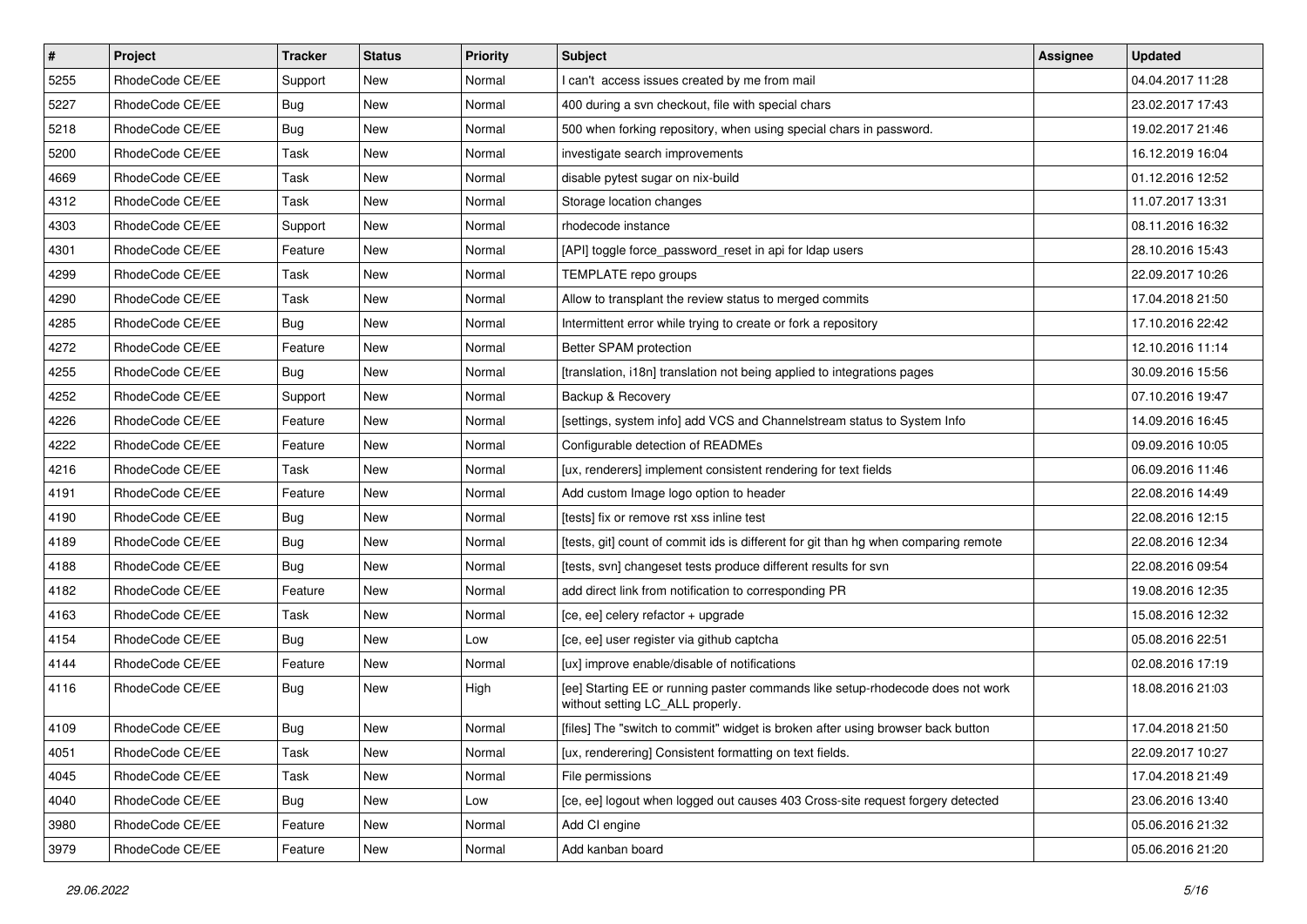| $\vert$ # | Project         | Tracker    | <b>Status</b> | <b>Priority</b> | <b>Subject</b>                                                            | Assignee | <b>Updated</b>   |
|-----------|-----------------|------------|---------------|-----------------|---------------------------------------------------------------------------|----------|------------------|
| 3978      | RhodeCode CE/EE | Feature    | New           | Normal          | Add bug tracker                                                           |          | 05.06.2016 21:20 |
| 3977      | RhodeCode CE/EE | Feature    | <b>New</b>    | Normal          | Wiki                                                                      |          | 05.06.2016 21:11 |
| 3963      | RhodeCode CE/EE | Bug        | New           | Normal          | [ce] Getting a newly added repo via remap/rescan via api gives no data    |          | 27.05.2016 05:02 |
| 3956      | RhodeCode CE/EE | <b>Bug</b> | New           | Normal          | [ce] - svn commit with all 'None' properties (author, message, etc.)      |          | 23.05.2016 17:22 |
| 3939      | RhodeCode CE/EE | Bug        | New           | Normal          | [ux] changelog filter blank after going back in browser                   |          | 18.05.2016 14:50 |
| 3923      | RhodeCode CE/EE | <b>Bug</b> | New           | Normal          | odd exception on running internal-code                                    |          | 09.08.2016 10:54 |
| 3922      | RhodeCode CE/EE | <b>Bug</b> | New           | Normal          | svn backend returns different diff to git/hg backends                     |          | 11.05.2016 14:29 |
| 3615      | RhodeCode CE/EE | Bug        | New           | Low             | (OperationalError) too many SQL variables on admin journal page           |          | 06.05.2016 11:45 |
| 3486      | RhodeCode CE/EE | Feature    | New           | Normal          | expose origin of permission in perm dict for users                        |          | 06.06.2016 10:54 |
| 3484      | RhodeCode CE/EE | Task       | New           | Normal          | oauth: reduce required permissions for 3rd party                          |          | 13.04.2016 12:33 |
| 3472      | RhodeCode CE/EE | Feature    | New           | Normal          | Expose unified hooks that can be used in SSH backend                      |          | 14.04.2016 17:54 |
| 3460      | RhodeCode CE/EE | Feature    | New           | Normal          | [ux, frontend] hide "show more" button when there is nothing more to show |          | 11.04.2016 13:37 |
| 3455      | RhodeCode CE/EE | Feature    | New           | Normal          | [ux] commit message search should render entire commit message            |          | 07.04.2016 17:50 |
| 3441      | RhodeCode CE/EE | <b>Bug</b> | New           | Normal          | [ux] clicking on line in file view scrolls to that line                   |          | 05.04.2016 13:35 |
| 3440      | RhodeCode CE/EE | Feature    | New           | Normal          | [design, ux] mock-up user interface for adding a branch/bookmark          |          | 05.04.2016 09:21 |
| 3382      | RhodeCode CE/EE | Bug        | New           | Normal          | download superrepo with subrepos                                          |          | 25.03.2016 01:30 |
| 3377      | RhodeCode CE/EE | Task       | New           | Normal          | extra fields types extensions                                             |          | 24.03.2016 15:23 |
| 3376      | RhodeCode CE/EE | Task       | New           | Normal          | Repo action plugins                                                       |          | 24.03.2016 15:21 |
| 3373      | RhodeCode CE/EE | Feature    | New           | Normal          | Allow to create Bookmarks and Branches from UI                            |          | 05.04.2016 09:21 |
| 3364      | RhodeCode CE/EE | Support    | New           | High            | Allow Specifying the Commit Message for Pull Request Merges               |          | 17.04.2018 21:51 |
| 3362      | RhodeCode CE/EE | Task       | New           | Normal          | auth-plugins, indicate visually that plugin is turned on but NOT enabled  |          | 22.03.2016 19:03 |
| 3351      | RhodeCode CE/EE | <b>Bug</b> | New           | Normal          | Duplicate IP whitelist entry shows error flash                            |          | 21.03.2016 15:54 |
| 3334      | RhodeCode CE/EE | Bug        | New           | Normal          | Attempt to edit .coveragerc through the online file editor                |          | 17.03.2016 13:49 |
| 3332      | RhodeCode CE/EE | Support    | New           | Normal          | LDAP settings page: Add button "test connection"                          |          | 17.03.2016 10:23 |
| 3261      | RhodeCode CE/EE | Task       | New           | Normal          | mousetrap.js bump to latest 1.5.X version                                 |          | 17.03.2016 12:52 |
| 3260      | RhodeCode CE/EE | Task       | New           | Normal          | api: expose get_repo_node method                                          |          | 17.03.2016 12:56 |
| 3250      | RhodeCode CE/EE | <b>Bug</b> | New           | Normal          | Posting a comment message is very slow !                                  |          | 17.03.2016 12:57 |
| 3022      | RhodeCode CE/EE | <b>Bug</b> | New           | Normal          | SVN support with repositories groups                                      |          | 26.07.2016 18:25 |
| 2944      | RhodeCode CE/EE | Task       | New           | Normal          | Bump gunicorn to 19.4 version                                             |          | 17.03.2016 12:58 |
| 2882      | RhodeCode CE/EE | Feature    | New           | Normal          | Bulk comment submit                                                       |          | 17.03.2016 17:50 |
| 2844      | RhodeCode CE/EE | Task       | New           | Normal          | Update Bcrypt to a maintained version                                     |          | 17.02.2018 20:37 |
| 1457      | RhodeCode CE/EE | Feature    | New           | Normal          | add allow permissions inheritance on repo groups                          |          | 22.09.2017 10:27 |
| 148       | RhodeCode CE/EE | Feature    | New           | Normal          | [comments] Add per file and multiline comments in a changeset             |          | 25.05.2016 10:20 |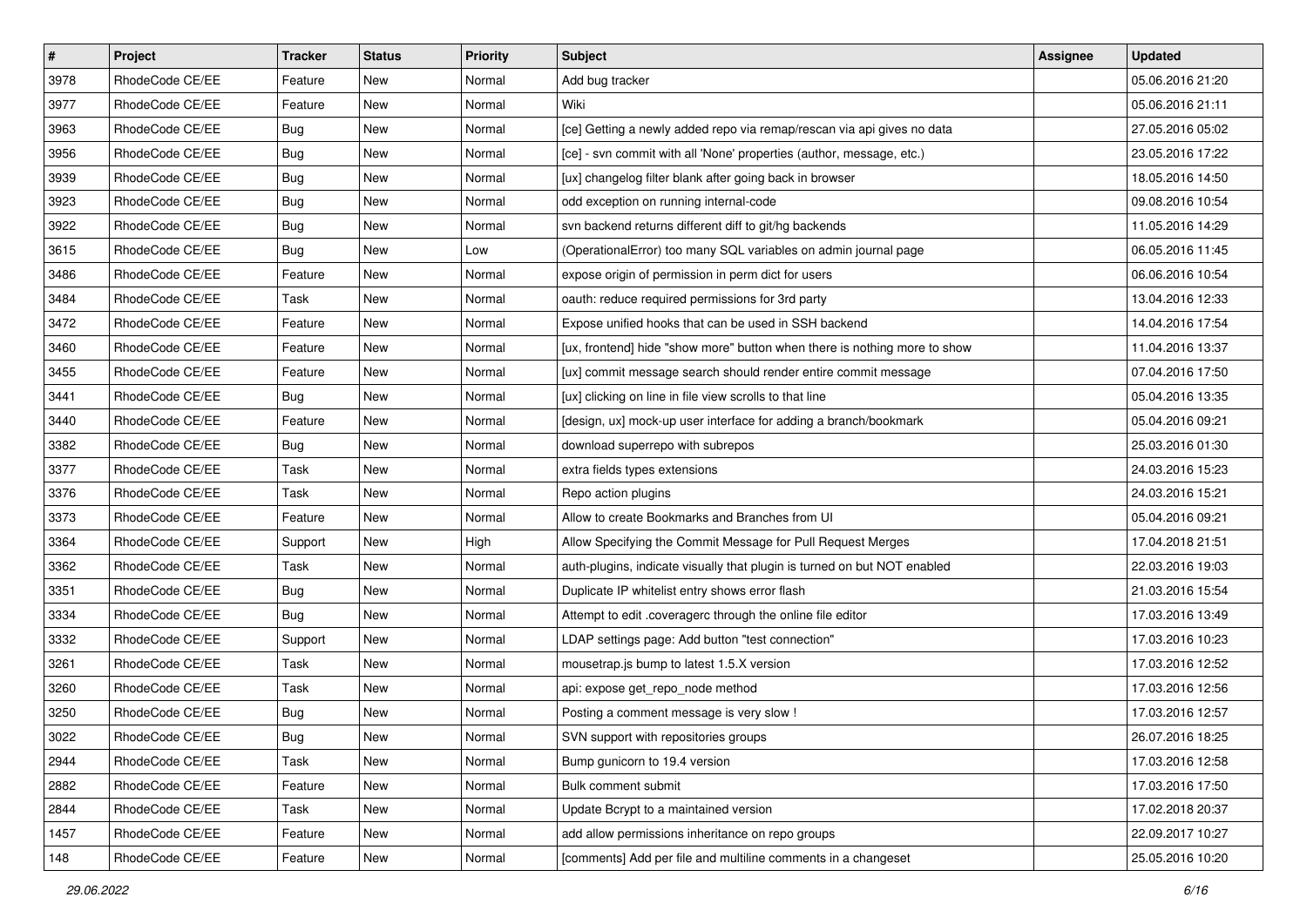| $\vert$ # | Project         | <b>Tracker</b> | <b>Status</b> | Priority | <b>Subject</b>                                                                                | Assignee                            | <b>Updated</b>   |
|-----------|-----------------|----------------|---------------|----------|-----------------------------------------------------------------------------------------------|-------------------------------------|------------------|
| 5553      | RhodeCode CE/EE | Bug            | <b>New</b>    | Normal   | Exceptions Tracker - Exception ID: 140095575901360 after upgrade to the lastes<br>version     | Thierry<br>Wynsdau                  | 10.07.2019 10:33 |
| 5548      | RhodeCode CE/EE | Feature        | <b>New</b>    | Normal   | <b>Initial Search API</b>                                                                     | Peter Colledge                      | 07.07.2019 22:21 |
| 4234      | RhodeCode CE/EE | Task           | <b>New</b>    | Normal   | prepare and test RhodeCode VM image for AWS                                                   | Marcin Lulek                        | 11.07.2017 13:32 |
| 5653      | RhodeCode CE/EE | Feature        | New           | Normal   | Extend SSH clone to support cloning by repo id.                                               | Marcin<br>Kuzminski<br>[CTO]        | 17.02.2021 12:58 |
| 5441      | RhodeCode CE/EE | Feature        | <b>New</b>    | Low      | Some files not parsed as XML files                                                            | Marcin<br>Kuzminski<br>[CTO]        | 12.06.2018 12:23 |
| 5382      | RhodeCode CE/EE | Feature        | <b>New</b>    | Normal   | Support for repository aliases                                                                | Marcin<br>Kuzminski<br><b>[CTO]</b> | 04.09.2017 15:17 |
| 5257      | RhodeCode CE/EE | <b>Bug</b>     | <b>New</b>    | Normal   | Git repository with big binary file provokes error and strange behavior/memory leak<br>of RH. | Marcin<br>Kuzminski<br>[CTO]        | 23.03.2017 22:02 |
| 4213      | RhodeCode CE/EE | Feature        | <b>New</b>    | High     | Embed PostgreSQL database                                                                     | Marcin<br>Kuzminski<br><b>ICTOI</b> | 03.09.2016 23:45 |
| 4000      | RhodeCode CE/EE | Feature        | <b>New</b>    | Normal   | Make compare more functional                                                                  | Marcin<br>Kuzminski<br>[CTO]        | 18.11.2017 19:11 |
| 3483      | RhodeCode CE/EE | <b>Bug</b>     | <b>New</b>    | Normal   | oauth: disable 3rd party registration if RhodeCode registration is disabled                   | Marcin<br>Kuzminski<br>[CTO]        | 13.04.2016 12:13 |
| 4289      | RhodeCode CE/EE | Task           | <b>New</b>    | Low      | [ce, ee] clean up pygments lexer functions + handling                                         | Daniel D                            | 21.10.2016 14:44 |
| 4256      | RhodeCode CE/EE | Bug            | New           | Normal   | [ce, ee, ux] Source code highlight colors conflict with red/green inserted/deleted<br>blocks  | Daniel D                            | 03.10.2016 05:00 |
| 4246      | RhodeCode CE/EE | Task           | <b>New</b>    | Normal   | [ce, ee, vcs, git] add tests for annotated git tags                                           | Daniel D                            | 13.02.2018 18:03 |
| 4232      | RhodeCode CE/EE | Feature        | New           | Normal   | [ce, ee, pr, compare] redo diffs, support side by side diffs, html diffs                      | Daniel D                            | 25.10.2016 15:40 |
| 4208      | RhodeCode CE/EE | Bug            | New           | Normal   | [ce, ee] test errors get hidden by error page                                                 | Daniel D                            | 14.09.2016 12:00 |
| 4197      | RhodeCode CE/EE | Task           | <b>New</b>    | Normal   | [ce, ee] get list of users with their permissions to a repository                             | Daniel D                            | 22.09.2017 10:30 |
| 4179      | RhodeCode CE/EE | Task           | New           | Normal   | [ce, ee] refine perms summary list                                                            | Daniel D                            | 14.09.2016 12:09 |
| 4157      | RhodeCode CE/EE | Feature        | <b>New</b>    | Normal   | [integrations] Integrate with industry standard SW development tools                          | Daniel D                            | 08.08.2016 12:55 |
| 4147      | RhodeCode CE/EE | Task           | <b>New</b>    | Normal   | [ce, ee, docs] Events documentation                                                           | Daniel D                            | 15.08.2016 12:33 |
| 4120      | RhodeCode CE/EE | <b>Task</b>    | <b>New</b>    | Normal   | [ce] replace get_repo_nodes api                                                               | Daniel D                            | 17.04.2018 21:49 |
| 5270      | RhodeCode CE/EE | Task           | <b>New</b>    | Normal   | Comments updates                                                                              | Bartłomiej<br>Wołyńczyk             | 17.04.2018 21:51 |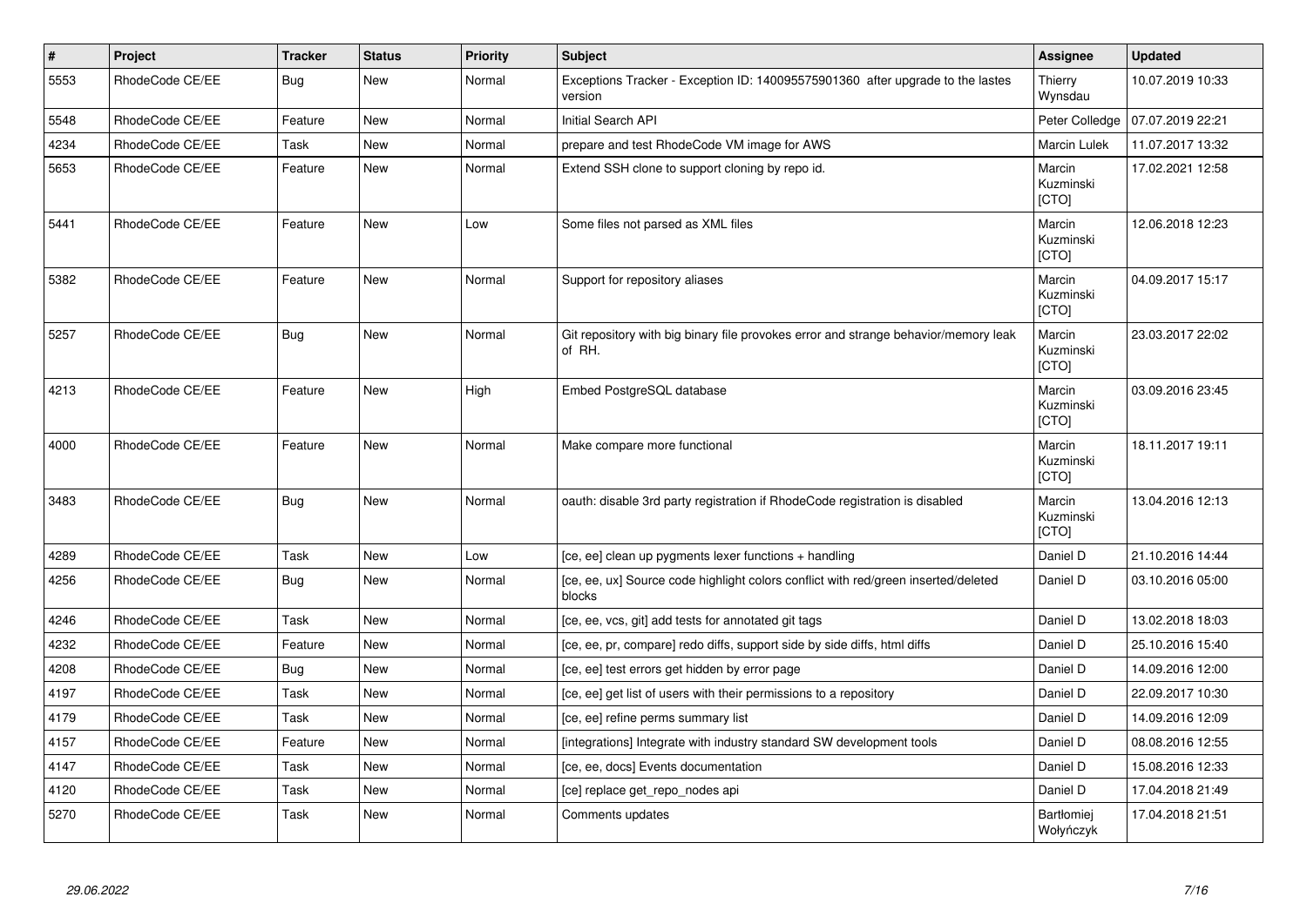| $\vert$ # | <b>Project</b>  | <b>Tracker</b> | <b>Status</b> | <b>Priority</b> | <b>Subject</b>                                                                                                                       | Assignee                       | <b>Updated</b>   |
|-----------|-----------------|----------------|---------------|-----------------|--------------------------------------------------------------------------------------------------------------------------------------|--------------------------------|------------------|
| 4074      | RhodeCode CE/EE | Feature        | <b>New</b>    | Normal          | Edit review comment                                                                                                                  | <b>Bartłomiei</b><br>Wołyńczyk | 17.04.2018 21:51 |
| 5399      | RhodeCode CE/EE | Bug            | In Progress   | High            | Issues with Git LFS integration                                                                                                      |                                | 07.07.2019 22:21 |
| 5316      | RhodeCode CE/EE | Feature        | In Progress   | Normal          | UI should provide checkout URL for a SVN path                                                                                        |                                | 06.11.2017 21:59 |
| 3967      | RhodeCode CE/EE | Support        | In Progress   | Normal          | Server 500 error                                                                                                                     |                                | 11.08.2016 13:39 |
| 3504      | RhodeCode CE/EE | Task           | In Progress   | Normal          | [routing] Move static assets under a common prefix                                                                                   |                                | 19.07.2016 12:27 |
| 3372      | RhodeCode CE/EE | Bug            | In Progress   | High            | [Idap, groups] Customer gets an empty list of groups                                                                                 | Mikhail<br>Chernykh            | 08.06.2016 11:32 |
| 4193      | RhodeCode CE/EE | Feature        | In Progress   | Normal          | Improve Filter Functionality in the Change Log                                                                                       | Marcin<br>Kuzminski<br>[CTO]   | 22.09.2017 10:25 |
| 4035      | RhodeCode CE/EE | Bug            | In Progress   | Normal          | failed to create whoosh index                                                                                                        | Marcin<br>Kuzminski<br>[CTO]   | 06.07.2016 00:04 |
| 4110      | RhodeCode CE/EE | Bua            | In Progress   | Normal          | [ce, ee] repos can be named _admin, _static                                                                                          | Daniel D                       | 20.07.2016 19:51 |
| 5669      | RhodeCode CE/EE | Bug            | Resolved      | Normal          | Mercurial commit messages doesn't show cyrillic symbols                                                                              |                                | 01.10.2021 10:39 |
| 5656      | RhodeCode CE/EE | Bug            | Resolved      | Normal          | Error for branch permission page                                                                                                     |                                | 30.04.2021 08:53 |
| 5655      | RhodeCode CE/EE | Bug            | Resolved      | Normal          | New public gist's id is always auto generated                                                                                        |                                | 01.07.2021 12:06 |
| 5652      | RhodeCode CE/EE | Bug            | Resolved      | Normal          | Pull Requests: when title and descriptions contains character [] {} and () index out of<br>bound when attempting to comment/approve. |                                | 30.04.2021 08:53 |
| 5651      | RhodeCode CE/EE | Bug            | Resolved      | Normal          | Pull requests can get stuck if the diff is too large (it was created by mistake but we<br>can't open it to delete it)                |                                | 30.04.2021 08:53 |
| 5643      | RhodeCode CE/EE | Feature        | Resolved      | Low             | jump to bottom of review                                                                                                             |                                | 30.04.2021 08:53 |
| 5642      | RhodeCode CE/EE | Feature        | Resolved      | Normal          | pull request version column in commit list                                                                                           |                                | 30.04.2021 08:53 |
| 5636      | RhodeCode CE/EE | <b>Bug</b>     | Resolved      | High            | Remap and Rescan 500 Internal Server Error                                                                                           |                                | 30.04.2021 08:53 |
| 5635      | RhodeCode CE/EE | Feature        | Resolved      | Normal          | Remember column sorted by of the "Pull Requests You Participate In" table                                                            |                                | 30.11.2020 22:30 |
| 5634      | RhodeCode CE/EE | Bug            | Resolved      | Normal          | Quick Search Toolbar bugs out if pull request contains unicode double quote<br>character "                                           |                                | 12.10.2020 23:13 |
| 5633      | RhodeCode CE/EE | Bug            | Resolved      | Normal          | Moderately large pull requests fail because inefficient use of reviewer_data_json<br>column in pull requests table                   |                                | 12.10.2020 23:13 |
| 5623      | RhodeCode CE/EE | Bug            | Resolved      | Normal          | Credentials for remote repository URL leaking in Repository Header                                                                   |                                | 22.07.2020 00:47 |
| 5622      | RhodeCode CE/EE | Bug            | Resolved      | High            | Upgrade from 4.18.3 to 4.19.3 broke all PRs                                                                                          |                                | 28.07.2020 16:44 |
| 5621      | RhodeCode CE/EE | Bug            | Resolved      | Urgent          | LDAP + User Groups authentication plugin not working after upgrade to 4.19.x                                                         |                                | 15.06.2020 17:56 |
| 5620      | RhodeCode CE/EE | Bug            | Resolved      | Normal          | Regression of mail rendering in Thunderbird                                                                                          |                                | 15.06.2020 16:45 |
| 5619      | RhodeCode CE/EE | Bug            | Resolved      | Normal          | Setting Landing Commit to SVN Trunk results in Files tab hitting a 404                                                               |                                | 04.06.2020 23:51 |
| 5614      | RhodeCode CE/EE | Feature        | Resolved      | Normal          | Show context function name in hg diffs                                                                                               |                                | 23.04.2020 13:43 |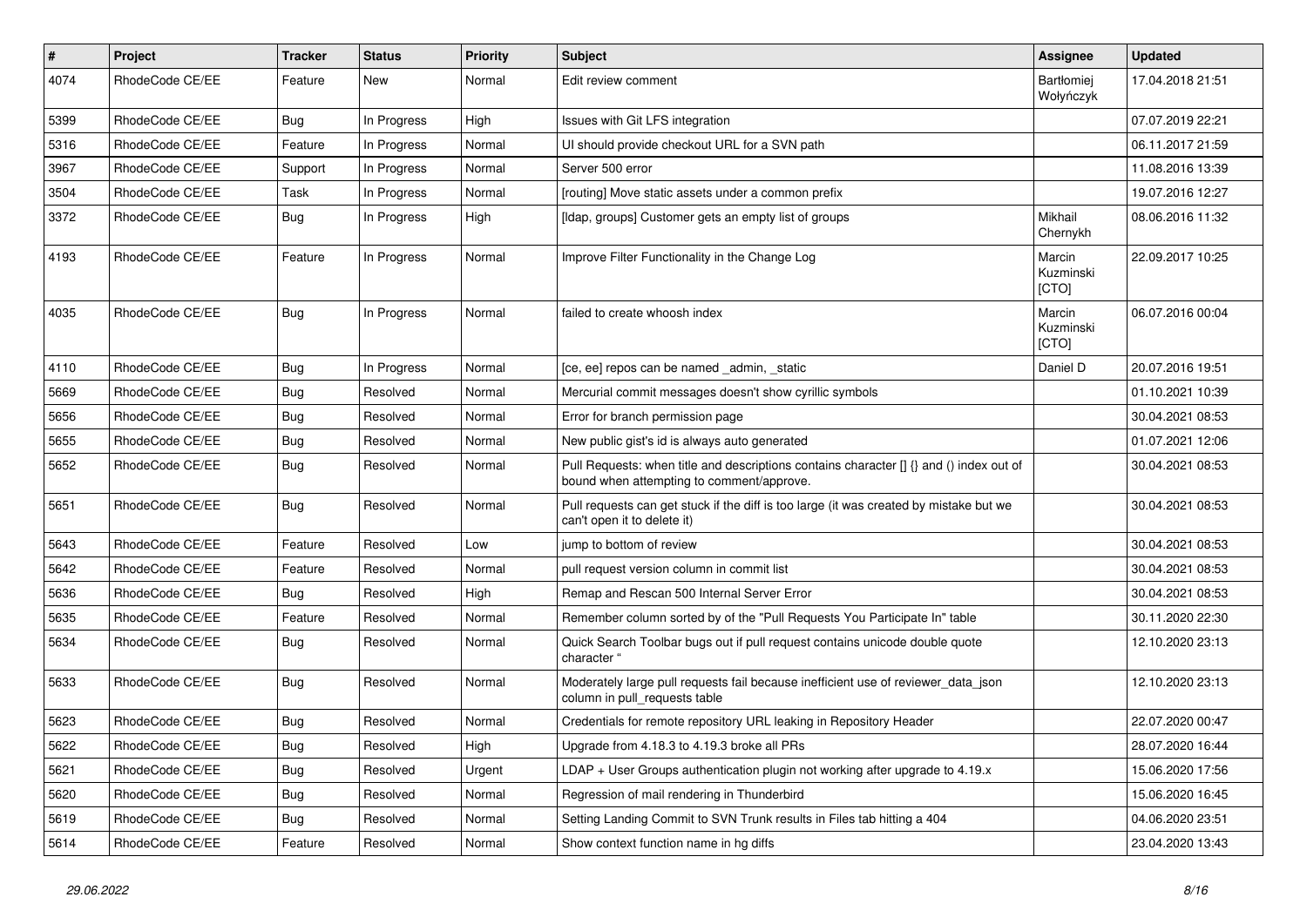| $\vert$ # | Project         | <b>Tracker</b> | <b>Status</b> | <b>Priority</b> | <b>Subject</b>                                                                                                                    | <b>Assignee</b> | <b>Updated</b>   |
|-----------|-----------------|----------------|---------------|-----------------|-----------------------------------------------------------------------------------------------------------------------------------|-----------------|------------------|
| 5611      | RhodeCode CE/EE | Feature        | Resolved      | Normal          | Add information "is the pull request up to date?" in the PR page                                                                  |                 | 03.10.2021 23:24 |
| 5609      | RhodeCode CE/EE | Support        | Resolved      | Normal          | Change git diff algorithm                                                                                                         |                 | 31.03.2020 22:08 |
| 5605      | RhodeCode CE/EE | Bug            | Resolved      | Normal          | Cannot set subversion compatibility to 1.10                                                                                       |                 | 30.03.2020 17:27 |
| 5603      | RhodeCode CE/EE | Feature        | Resolved      | Normal          | Code search - highlight matching search terms                                                                                     |                 | 30.03.2020 11:16 |
| 5601      | RhodeCode CE/EE | Feature        | Resolved      | Normal          | Default navigation should be by branch name not commit id                                                                         |                 | 04.06.2020 23:51 |
| 5596      | RhodeCode CE/EE | <b>Bug</b>     | Resolved      | Normal          | Pull Request duplicated after description edit                                                                                    |                 | 14.04.2020 13:28 |
| 5594      | RhodeCode CE/EE | Bug            | Resolved      | Normal          | Credentials in Repository Settings for Pull requests are exposed                                                                  |                 | 28.05.2020 20:25 |
| 5585      | RhodeCode CE/EE | Feature        | Resolved      | Normal          | Minimize downtime on rccontrol upgrade                                                                                            |                 | 27.03.2020 09:45 |
| 5583      | RhodeCode CE/EE | Feature        | Resolved      | Normal          | rcextensions hook for pull request comment                                                                                        |                 | 23.04.2020 13:42 |
| 5575      | RhodeCode CE/EE | <b>Bug</b>     | Resolved      | Low             | Filtering username containing '-' does not work in Admin audit log panel                                                          |                 | 20.01.2020 10:04 |
| 5574      | RhodeCode CE/EE | Feature        | Resolved      | Normal          | hg: Information for external hooks                                                                                                |                 | 30.07.2020 15:40 |
| 5573      | RhodeCode CE/EE | <b>Bug</b>     | Resolved      | Normal          | Wrong notification Base Url for Email-Integrations                                                                                |                 | 16.01.2020 08:53 |
| 5571      | RhodeCode CE/EE | Bug            | Resolved      | Normal          | redmine does not work with firefox any more                                                                                       |                 | 25.10.2019 12:38 |
| 5569      | RhodeCode CE/EE | Bug            | Resolved      | Normal          | SshWrapper error                                                                                                                  |                 | 21.01.2020 02:02 |
| 5567      | RhodeCode CE/EE | <b>Bug</b>     | Resolved      | High            | Error after PR was updated                                                                                                        |                 | 20.01.2020 10:04 |
| 5561      | RhodeCode CE/EE | <b>Bug</b>     | Resolved      | Normal          | PR diff doesn't update when target changes                                                                                        |                 | 21.05.2020 11:53 |
| 5560      | RhodeCode CE/EE | <b>Bug</b>     | Resolved      | High            | Check all permission API function to flush caches for auth_perms                                                                  |                 | 08.06.2021 23:56 |
| 5558      | RhodeCode CE/EE | Bug            | Resolved      | Low             | Commit compare window covers text                                                                                                 |                 | 08.07.2019 18:12 |
| 5557      | RhodeCode CE/EE | <b>Bug</b>     | Resolved      | Normal          | Consider removing slashes from the RSS feed names                                                                                 |                 | 31.10.2019 19:54 |
| 5555      | RhodeCode CE/EE | Bug            | Resolved      | Normal          | Making Repository Public does not update the Default User Permissions                                                             |                 | 28.05.2020 20:26 |
| 5554      | RhodeCode CE/EE | Support        | Resolved      | Normal          | How to increase number of commits shown in pagination on dashboard and<br>changelog                                               |                 | 21.01.2020 02:08 |
| 5546      | RhodeCode CE/EE | Support        | Resolved      | Normal          | experiments with mercurial 4.9                                                                                                    |                 | 26.03.2019 09:23 |
| 5544      | RhodeCode CE/EE | Support        | Resolved      | Normal          | Use of authentication token with LDAP account results in account lockout when max<br>bad password attempts are configured in LDAP |                 | 27.02.2019 10:09 |
| 5537      | RhodeCode CE/EE | Task           | Resolved      | Normal          | Add owner to create_pull_request API                                                                                              |                 | 28.02.2019 13:52 |
| 5536      | RhodeCode CE/EE | Feature        | Resolved      | Low             | Ability to disable server-side SSH key generation                                                                                 |                 | 28.02.2019 13:52 |
| 5530      | RhodeCode CE/EE | Bug            | Resolved      | Normal          | Email integration has incorrect url                                                                                               |                 | 09.02.2019 10:33 |
| 5528      | RhodeCode CE/EE | <b>Bug</b>     | Resolved      | High            | Empty Unicode file causes the PR to return HTTP 500                                                                               |                 | 28.02.2019 13:52 |
| 5522      | RhodeCode CE/EE | <b>Bug</b>     | Resolved      | Low             | vcsserver fails when url contains extra "/"                                                                                       |                 | 28.02.2019 13:52 |
| 5521      | RhodeCode CE/EE | Bug            | Resolved      | Normal          | Proxing SVN http requests does not work when using prefix for rhodecode.                                                          |                 | 28.02.2019 13:52 |
| 5520      | RhodeCode CE/EE | Feature        | Resolved      | Normal          | Show the head commits shas when the merge is prevented due to multiple heads                                                      |                 | 28.02.2019 13:52 |
| 5518      | RhodeCode CE/EE | Bug            | Resolved      | Normal          | Zero-sized files in /rhodecode/config/rcextensions/examples                                                                       |                 | 21.01.2020 02:18 |
| 5517      | RhodeCode CE/EE | <b>Bug</b>     | Resolved      | Urgent          | Problem with upgrading to Community-4.15                                                                                          |                 | 11.12.2018 06:32 |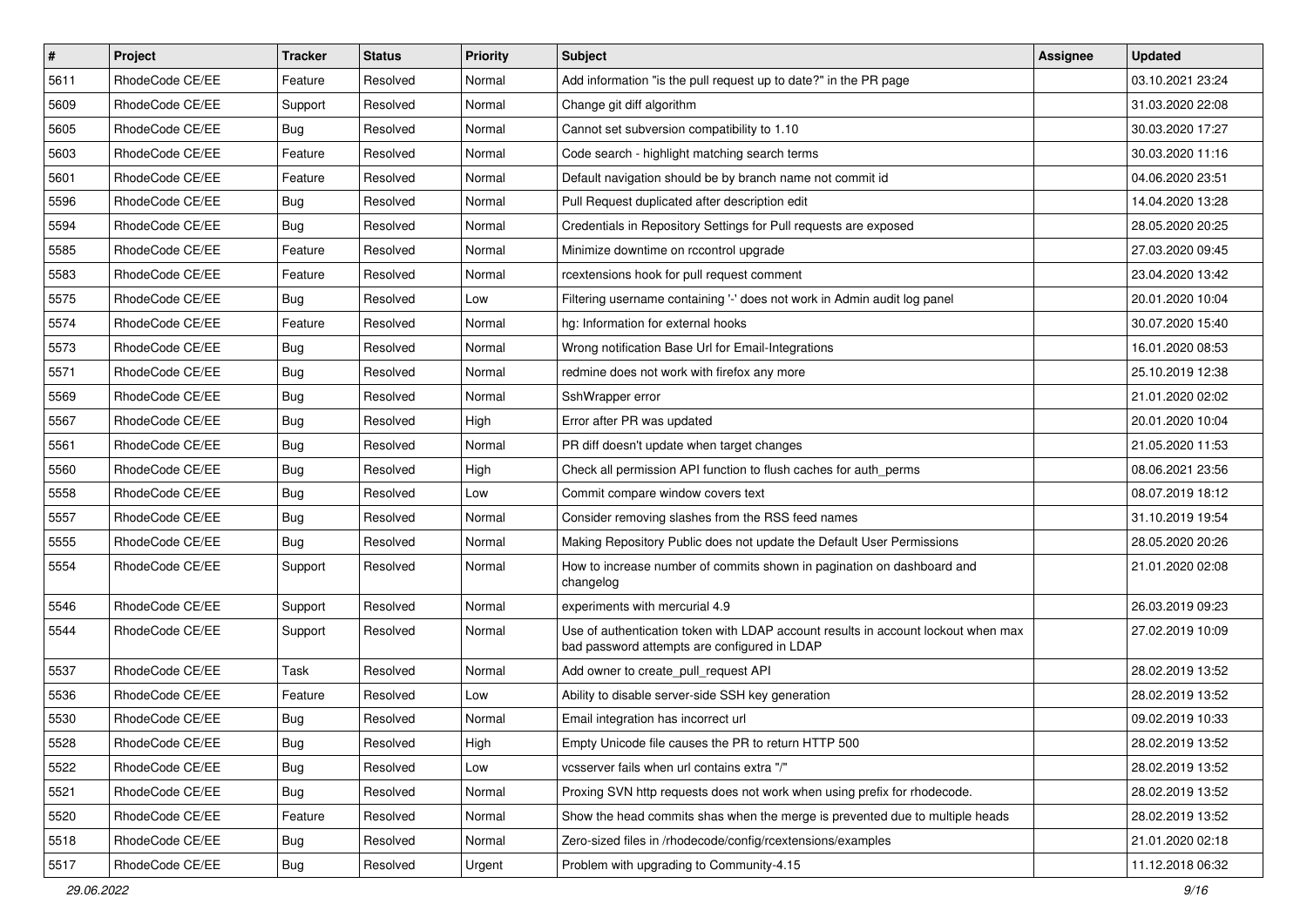| $\vert$ # | Project         | <b>Tracker</b> | <b>Status</b> | <b>Priority</b> | <b>Subject</b>                                                                          | <b>Assignee</b> | <b>Updated</b>   |
|-----------|-----------------|----------------|---------------|-----------------|-----------------------------------------------------------------------------------------|-----------------|------------------|
| 5515      | RhodeCode CE/EE | <b>Bug</b>     | Resolved      | Normal          | PR default reviewer is incorrect                                                        |                 | 28.02.2019 13:52 |
| 5513      | RhodeCode CE/EE | <b>Bug</b>     | Resolved      | High            | Gist: GitHub flavoured markdown gist creation fails                                     |                 | 07.07.2019 22:21 |
| 5507      | RhodeCode CE/EE | <b>Bug</b>     | Resolved      | Normal          | Markdown rendering needs improvement                                                    |                 | 15.08.2019 15:40 |
| 5505      | RhodeCode CE/EE | <b>Bug</b>     | Resolved      | Normal          | Notification emails from RhodeCode is garbled in Outlook 2016 web client                |                 | 07.12.2018 09:49 |
| 5502      | RhodeCode CE/EE | Bug            | Resolved      | High            | 500 error when using multiple custom branch permissions                                 |                 | 07.12.2018 09:49 |
| 5490      | RhodeCode CE/EE | <b>Bug</b>     | Resolved      | Normal          | Changes to repo group permissions via API are not audit logged                          |                 | 28.02.2019 13:52 |
| 5489      | RhodeCode CE/EE | Bug            | Resolved      | High            | grant_user_permission_to_repo_group API call fails to set permissions on child<br>repos |                 | 11.07.2018 09:57 |
| 5482      | RhodeCode CE/EE | Bug            | Resolved      | Normal          | Changing a repo's 'Remote pull uri' in its Settings fails with 'No repo type specified' |                 | 31.10.2018 08:37 |
| 5469      | RhodeCode CE/EE | Feature        | Resolved      | Normal          | elastisearch > 2.x not supported?                                                       |                 | 21.01.2020 02:19 |
| 5461      | RhodeCode CE/EE | Bug            | Resolved      | Normal          | Changes to user group permissions via API are not audit logged                          |                 | 30.08.2018 09:47 |
| 5457      | RhodeCode CE/EE | <b>Bug</b>     | Resolved      | Normal          | Internal server error on full-text search settings page with Elasticsearch              |                 | 16.04.2018 09:08 |
| 5444      | RhodeCode CE/EE | Bug            | Resolved      | Normal          | Error while creating a pull request on a Mercurial repository                           |                 | 17.04.2018 22:29 |
| 5436      | RhodeCode CE/EE | <b>Bug</b>     | Resolved      | High            | Unable To Open Pull Request in 4.11.2                                                   |                 | 14.02.2018 11:14 |
| 5434      | RhodeCode CE/EE | <b>Bug</b>     | Resolved      | Immediate       | Locale problem                                                                          |                 | 01.10.2021 09:51 |
| 5433      | RhodeCode CE/EE | Bug            | Resolved      | High            | RhodeCode Community 4.11 doesn't handle HG largefiles extension                         |                 | 01.02.2018 20:08 |
| 5412      | RhodeCode CE/EE | Bug            | Resolved      | Normal          | Webhook for "pullrequest commented" event returns incomplete data                       |                 | 27.02.2018 18:00 |
| 5396      | RhodeCode CE/EE | Feature        | Resolved      | Normal          | Merge state with shadow repo should be created during pull request                      |                 | 12.10.2017 21:57 |
| 5395      | RhodeCode CE/EE | Support        | Resolved      | Normal          | Svn protocols and performance                                                           |                 | 04.04.2019 18:08 |
| 5391      | RhodeCode CE/EE | Task           | Resolved      | High            | Secure Email change                                                                     |                 | 17.04.2018 21:50 |
| 5381      | RhodeCode CE/EE | Bug            | Resolved      | Normal          | Email integration changeset links invalid                                               |                 | 06.09.2017 12:29 |
| 5380      | RhodeCode CE/EE | Bug            | Resolved      | Normal          | repo commits pageintion error                                                           |                 | 06.09.2017 19:16 |
| 5379      | RhodeCode CE/EE | Bug            | Resolved      | Normal          | Journal RSS feed errors                                                                 |                 | 01.09.2017 16:40 |
| 5376      | RhodeCode CE/EE | Bug            | Resolved      | Normal          | error: pretxnchangegroup.acl hook failed: acl: user "" denied on branch "default"       |                 | 16.08.2017 19:45 |
| 5375      | RhodeCode CE/EE | Support        | Resolved      | Normal          | How do I configure "Go to" to just search repository names?                             |                 | 16.08.2017 18:00 |
| 5343      | RhodeCode CE/EE | Task           | Resolved      | Normal          | SSH key management and SSH support                                                      |                 | 18.08.2017 23:50 |
| 5337      | RhodeCode CE/EE | <b>Bug</b>     | Resolved      | Normal          | Possible memory leak after few Git Pull Requests                                        |                 | 08.08.2017 13:08 |
| 5321      | RhodeCode CE/EE | Feature        | Resolved      | Normal          | Audit logs                                                                              |                 | 21.06.2017 12:49 |
| 5304      | RhodeCode CE/EE | <b>Bug</b>     | Resolved      | Normal          | Email template not correct                                                              |                 | 31.10.2018 08:36 |
| 5297      | RhodeCode CE/EE | <b>Bug</b>     | Resolved      | Normal          | Locale fails on a SuSE system                                                           |                 | 31.10.2018 08:36 |
| 5277      | RhodeCode CE/EE | <b>Bug</b>     | Resolved      | Normal          | table id=user_list_table - Ajax error                                                   |                 | 13.04.2017 01:04 |
| 5272      | RhodeCode CE/EE | Feature        | Resolved      | Normal          | Pull Request checklist                                                                  |                 | 21.01.2020 02:09 |
| 5266      | RhodeCode CE/EE | Bug            | Resolved      | Normal          | Validate if changes in target branches get's propagated on Pull request updates         |                 | 05.04.2017 18:10 |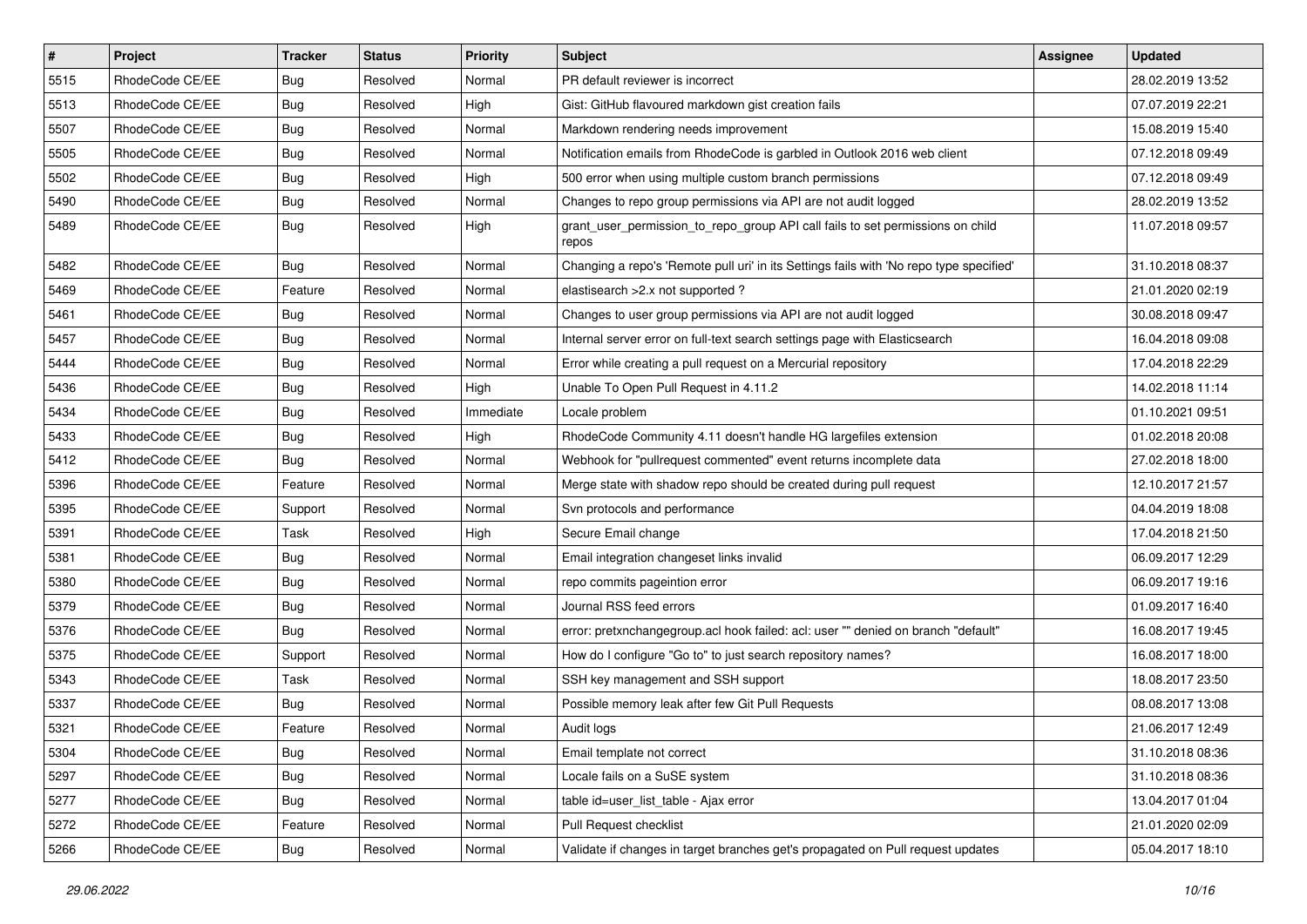| $\vert$ # | Project         | Tracker    | <b>Status</b> | <b>Priority</b> | Subject                                                                                  | Assignee | <b>Updated</b>   |
|-----------|-----------------|------------|---------------|-----------------|------------------------------------------------------------------------------------------|----------|------------------|
| 5265      | RhodeCode CE/EE | Task       | Resolved      | Normal          | Enable phases support                                                                    |          | 11.05.2017 11:10 |
| 5259      | RhodeCode CE/EE | <b>Bug</b> | Resolved      | Normal          | user-journal storage changes                                                             |          | 12.04.2017 00:04 |
| 5235      | RhodeCode CE/EE | Task       | Resolved      | Normal          | relative image support                                                                   |          | 10.03.2017 23:37 |
| 5229      | RhodeCode CE/EE | Task       | Resolved      | Normal          | add support for https://clipboardjs.com/                                                 |          | 21.01.2020 02:19 |
| 5225      | RhodeCode CE/EE | Task       | Resolved      | Normal          | add tag of author/contribitor to comments                                                |          | 11.05.2017 11:10 |
| 5221      | RhodeCode CE/EE | Task       | Resolved      | Normal          | Missing comment type in emails                                                           |          | 19.02.2017 21:46 |
| 5213      | RhodeCode CE/EE | <b>Bug</b> | Resolved      | Normal          | Fixing Apache Proxy timeout issues                                                       |          | 14.02.2017 09:44 |
| 5210      | RhodeCode CE/EE | Bug        | Resolved      | Normal          | webook problems                                                                          |          | 13.02.2017 19:43 |
| 5207      | RhodeCode CE/EE | Task       | Resolved      | Low             | Release 4.6.1                                                                            |          | 13.02.2017 18:04 |
| 5203      | RhodeCode CE/EE | Task       | Resolved      | Normal          | optimise large repos speed                                                               |          | 08.09.2017 16:10 |
| 5202      | RhodeCode CE/EE | Task       | Resolved      | Normal          | run git gc and git repack on GIT repos when we have a scheduler via celery in<br>pyramid |          | 04.12.2017 20:49 |
| 5201      | RhodeCode CE/EE | Task       | Resolved      | Normal          | API: implement describe-methods                                                          |          | 13.02.2017 15:57 |
| 5198      | RhodeCode CE/EE | Task       | Resolved      | Normal          | remove pyro4 from enterprise                                                             |          | 07.02.2017 19:28 |
| 5187      | RhodeCode CE/EE | Feature    | Resolved      | Normal          | changelog dynamic loading of commits                                                     |          | 12.06.2018 12:31 |
| 5184      | RhodeCode CE/EE | Task       | Resolved      | Normal          | bump pyramid to 1.7.X                                                                    |          | 06.02.2017 21:50 |
| 5164      | RhodeCode CE/EE | Bug        | Resolved      | Normal          | non-web calls are leaking session objects                                                |          | 13.01.2017 01:30 |
| 4678      | RhodeCode CE/EE | Task       | Resolved      | Normal          | Release 4.5.2                                                                            |          | 19.12.2016 17:32 |
| 4677      | RhodeCode CE/EE | Support    | Resolved      | High            | API get_repo_refs not working?                                                           |          | 19.12.2016 11:46 |
| 4676      | RhodeCode CE/EE | Bug        | Resolved      | Normal          | Some admin passwords can make installation fail                                          |          | 16.12.2016 16:16 |
| 4675      | RhodeCode CE/EE | Bug        | Resolved      | Normal          | Disk free inodes are displayed incorrectly                                               |          | 13.12.2016 22:41 |
| 4666      | RhodeCode CE/EE | Task       | Resolved      | Normal          | Bump git and mercurial to latest versions                                                |          | 02.12.2016 19:01 |
| 4306      | RhodeCode CE/EE | <b>Bug</b> | Resolved      | Normal          | Issue to push file with character # on a SVN                                             |          | 03.04.2017 16:44 |
| 4305      | RhodeCode CE/EE | Task       | Resolved      | Normal          | Meta-tagging could be excluded from limit                                                |          | 09.11.2016 19:27 |
| 4304      | RhodeCode CE/EE | Bug        | Resolved      | High            | Search: Internal Server Error                                                            |          | 26.11.2016 16:26 |
| 4283      | RhodeCode CE/EE | Task       | Resolved      | Normal          | bump whoosh to 2.7.4 release                                                             |          | 13.12.2016 21:08 |
| 4274      | RhodeCode CE/EE | <b>Bug</b> | Resolved      | Normal          | 500 error when push big objects                                                          |          | 13.02.2017 19:53 |
| 4266      | RhodeCode CE/EE | Bug        | Resolved      | Normal          | Error 500 on integrations page after setting up Webhook                                  |          | 17.10.2016 15:35 |
| 4235      | RhodeCode CE/EE | Task       | Resolved      | High            | Support GIT LFS server                                                                   |          | 23.03.2017 17:24 |
| 4227      | RhodeCode CE/EE | Support    | Resolved      | Normal          | VBScript files detected as text/plain - no syntax highlighting                           |          | 14.09.2016 22:38 |
| 4207      | RhodeCode CE/EE | Feature    | Resolved      | Normal          | Support for obsolescence markers in changelog UI                                         |          | 19.05.2017 16:14 |
| 4206      | RhodeCode CE/EE | <b>Bug</b> | Resolved      | High            | Error creating SVN groups                                                                |          | 15.09.2016 13:24 |
| 4192      | RhodeCode CE/EE | Feature    | Resolved      | Normal          | [ce, ee] slack/hipchat integrations group commits by branch pushed                       |          | 09.09.2016 19:01 |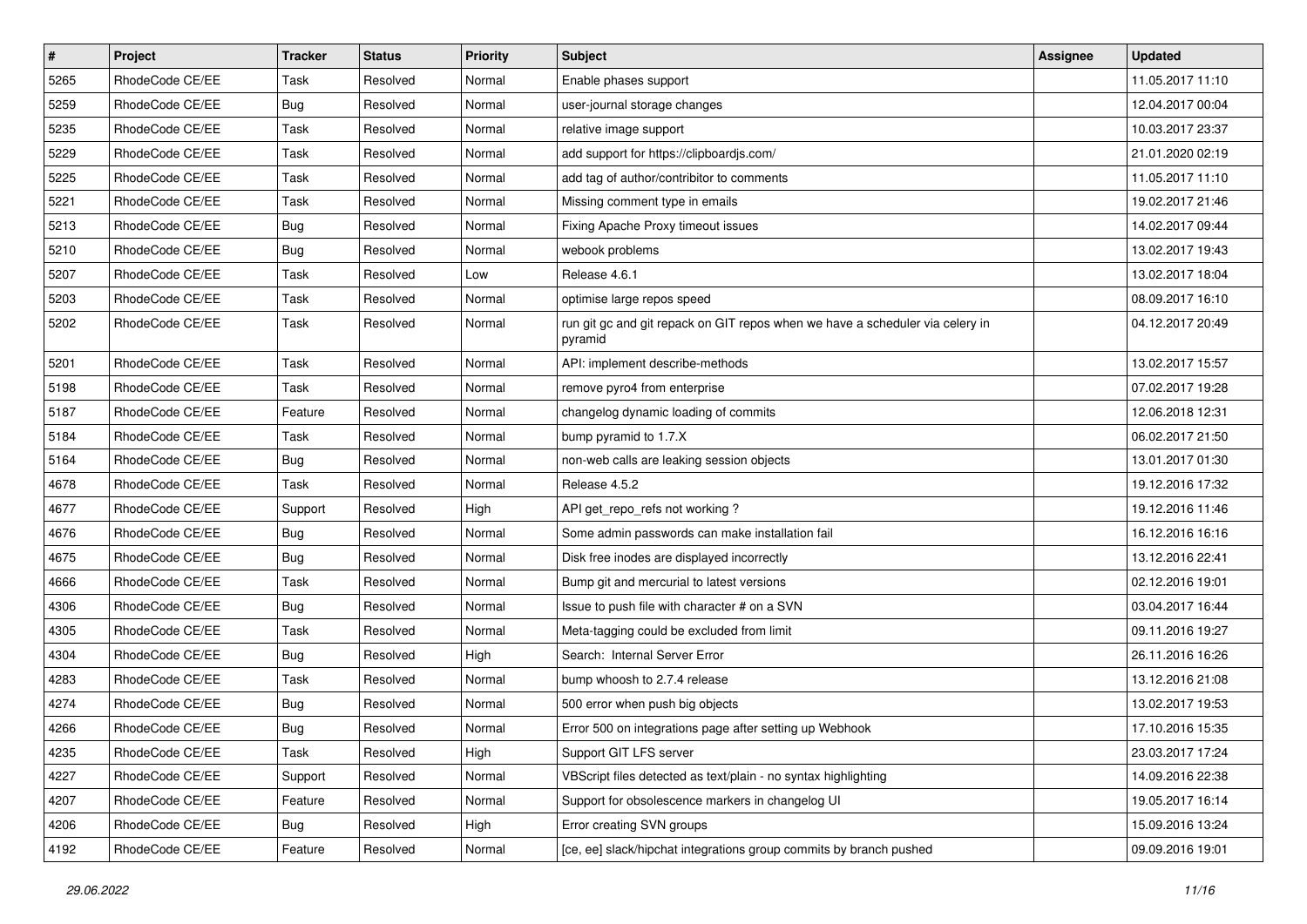| $\vert$ # | <b>Project</b>  | <b>Tracker</b> | <b>Status</b> | <b>Priority</b> | <b>Subject</b>                                                                                        | Assignee           | <b>Updated</b>   |
|-----------|-----------------|----------------|---------------|-----------------|-------------------------------------------------------------------------------------------------------|--------------------|------------------|
| 4169      | RhodeCode CE/EE | Task           | Resolved      | Normal          | re-architecture celery support                                                                        |                    | 17.11.2017 19:21 |
| 4166      | RhodeCode CE/EE | <b>Bug</b>     | Resolved      | Urgent          | [ce] Rhodecode crashing after MySQL error                                                             |                    | 23.08.2016 23:35 |
| 4151      | RhodeCode CE/EE | Task           | Resolved      | Normal          | [packaging] Subversion to current 1.9.X                                                               |                    | 09.09.2016 10:18 |
| 4140      | RhodeCode CE/EE | Task           | Resolved      | Normal          | Check middleware chain status, and Verify that special middleware is catching<br>exceptions correctly |                    | 23.08.2016 12:13 |
| 4108      | RhodeCode CE/EE | Task           | Resolved      | Normal          | Release 4.2.2                                                                                         |                    | 14.10.2016 13:08 |
| 4090      | RhodeCode CE/EE | Bug            | Resolved      | Normal          | test ticket                                                                                           |                    | 09.03.2021 20:39 |
| 4089      | RhodeCode CE/EE | Bug            | Resolved      | Normal          | svn repository does not exist                                                                         |                    | 12.06.2018 12:29 |
| 4081      | RhodeCode CE/EE | Support        | Resolved      | Normal          | Receiving server 500 error when trying to clone repo from windows client using<br>eclipse             |                    | 12.07.2016 14:30 |
| 4044      | RhodeCode CE/EE | Feature        | Resolved      | Normal          | <b>Branch permissions</b>                                                                             |                    | 30.08.2018 09:48 |
| 4003      | RhodeCode CE/EE | Task           | Resolved      | Normal          | User personal repository groups improvements                                                          |                    | 07.11.2016 16:12 |
| 3999      | RhodeCode CE/EE | Feature        | Resolved      | Normal          | Add `send account information` to user creation page                                                  |                    | 28.06.2016 15:22 |
| 3981      | RhodeCode CE/EE | Feature        | Resolved      | Normal          | Add cloud hosting like Gitlab, GitHub                                                                 |                    | 02.03.2020 09:14 |
| 3555      | RhodeCode CE/EE | Bug            | Resolved      | Normal          | Then disabled repo location change the panel should explicitly state that it's disabled               |                    | 25.04.2016 10:34 |
| 3357      | RhodeCode CE/EE | Bug            | Resolved      | Normal          | switch to sometimes fails to load files metadata                                                      |                    | 30.03.2016 10:56 |
| 3239      | RhodeCode CE/EE | Task           | Resolved      | Normal          | Catch all route for repo page or repo group page is always executing checks for<br>every page         |                    | 21.04.2016 11:30 |
| 2817      | RhodeCode CE/EE | Feature        | Resolved      | Normal          | Make largefiles downloadable from the interface                                                       |                    | 27.03.2017 14:04 |
| 2744      | RhodeCode CE/EE | Task           | Resolved      | Normal          | Deprecating Internet Explorer                                                                         |                    | 06.07.2016 12:04 |
| 2264      | RhodeCode CE/EE | Bug            | Resolved      | Normal          | New user password change doesn't actually require a password change.                                  |                    | 12.08.2016 16:01 |
| 1404      | RhodeCode CE/EE | Bug            | Resolved      | Normal          | clone of really huge git repo (4gb) causes pyro to explode                                            |                    | 07.02.2017 14:52 |
| 5523      | RhodeCode CE/EE | Bug            | Resolved      | High            | user from AD is asked to change his password when logs in.                                            | Thierry<br>Wynsdau | 28.05.2020 20:28 |
| 5516      | RhodeCode CE/EE | Support        | Resolved      | High            | Cannot log into RhodeCode                                                                             | Thierry<br>Wynsdau | 28.05.2020 20:28 |
| 5368      | RhodeCode CE/EE | Feature        | Resolved      | Normal          | Mercurial: Close branch before merging it                                                             | Mathieu Cantin     | 21.01.2020 02:11 |
| 4279      | RhodeCode CE/EE | <b>Bug</b>     | Resolved      | Normal          | re-captcha validation is broken                                                                       | Martin<br>Bornhold | 26.10.2016 22:27 |
| 4277      | RhodeCode CE/EE | Bug            | Resolved      | Normal          | [frontend] System info page does not work correctly in safari.                                        | Martin<br>Bornhold | 04.11.2016 12:08 |
| 4273      | RhodeCode CE/EE | Bug            | Resolved      | Urgent          | GIT executable not seen by vcsserver                                                                  | Martin<br>Bornhold | 13.10.2016 15:45 |
| 4271      | RhodeCode CE/EE | Bug            | Resolved      | Normal          | Browsing new repository groups via SVN issue                                                          | Martin<br>Bornhold | 19.10.2016 11:11 |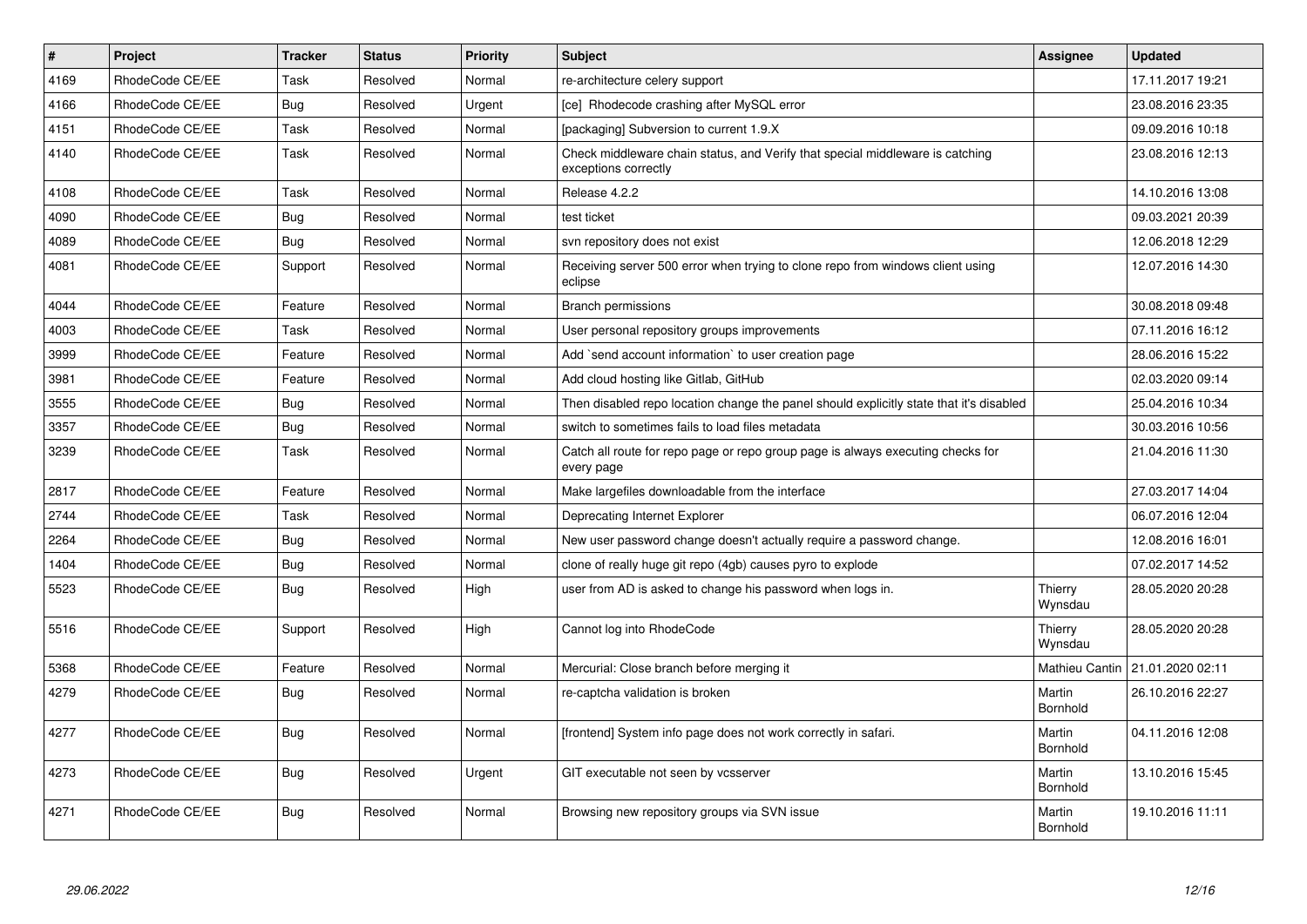| $\vert$ # | Project         | <b>Tracker</b> | <b>Status</b> | <b>Priority</b> | <b>Subject</b>                                                                                       | Assignee                     | <b>Updated</b>   |
|-----------|-----------------|----------------|---------------|-----------------|------------------------------------------------------------------------------------------------------|------------------------------|------------------|
| 4247      | RhodeCode CE/EE | Bug            | Resolved      | Normal          | [vcs] Using current time as timestamp during archive creating leads to changing<br>hashes            | Martin<br><b>Bornhold</b>    | 28.09.2016 12:07 |
| 4244      | RhodeCode CE/EE | Support        | Resolved      | Normal          | mod day syn template error when using auth realm with spaces in it                                   | Martin<br>Bornhold           | 28.09.2016 12:07 |
| 4243      | RhodeCode CE/EE | Support        | Resolved      | High            | Gist visibility update?                                                                              | Martin<br>Bornhold           | 27.09.2016 06:40 |
| 4237      | RhodeCode CE/EE | Task           | Resolved      | Normal          | Enable HTTP support                                                                                  | Martin<br><b>Bornhold</b>    | 12.10.2016 11:51 |
| 4203      | RhodeCode CE/EE | Task           | Resolved      | Normal          | Get rid of svn.proxy.parent path root, and replace it with reading storage location<br>from Database | Martin<br>Bornhold           | 22.09.2016 14:31 |
| 3950      | RhodeCode CE/EE | Bug            | Resolved      | Normal          | [ce, ee] trying to merge pr against a deleted branch/bookmark breaks the pr page                     | Martin<br><b>Bornhold</b>    | 27.10.2016 16:12 |
| 1055      | RhodeCode CE/EE | Feature        | Resolved      | Normal          | [pr, vcs] Expose the shadow repository of a pull request                                             | Martin<br>Bornhold           | 26.10.2016 10:33 |
| 5587      | RhodeCode CE/EE | Bug            | Resolved      | Normal          | Broken metatags in 4.18.1                                                                            | Marcin Lulek                 | 29.01.2020 11:46 |
| 4269      | RhodeCode CE/EE | Support        | Resolved      | Normal          | Allow flash messages to be permanently surpressed                                                    | Marcin Lulek                 | 14.10.2016 12:46 |
| 5442      | RhodeCode CE/EE | Feature        | Resolved      | Low             | Preview of Jupyter notebooks                                                                         | Marcin<br>Kuzminski<br>[CTO] | 16.01.2019 16:33 |
| 5386      | RhodeCode CE/EE | Task           | Resolved      | Normal          | Increase security for Email Change                                                                   | Marcin<br>Kuzminski<br>[CTO] | 17.02.2018 17:29 |
| 5150      | RhodeCode CE/EE | <b>Task</b>    | Resolved      | Normal          | Password reset promts in my account should be hidden in accounts that are not of<br>type rhodecode   | Marcin<br>Kuzminski<br>[CTO] | 02.01.2017 16:34 |
| 4670      | RhodeCode CE/EE | Task           | Resolved      | Normal          | Release 4.5.1                                                                                        | Marcin<br>Kuzminski<br>[CTO] | 06.12.2016 21:13 |
| 4297      | RhodeCode CE/EE | Task           | Resolved      | Normal          | redo the my-pull-requests page to use the datagrid                                                   | Marcin<br>Kuzminski<br>[CTO] | 01.11.2016 09:31 |
| 4282      | RhodeCode CE/EE | Task           | Resolved      | Normal          | Add inode limit together with disk usage                                                             | Marcin<br>Kuzminski<br>[CTO] | 19.10.2016 12:18 |
| 4281      | RhodeCode CE/EE | Task           | Resolved      | Normal          | Fix docs on To `increase database performance`                                                       | Marcin<br>Kuzminski<br>[CTO] | 18.10.2016 16:39 |
| 4276      | RhodeCode CE/EE | Bug            | Resolved      | Normal          | System info page uses mercurial/git versions from RhodeCode instead of VCSServer                     | Marcin<br>Kuzminski<br>[CTO] | 14.11.2016 21:19 |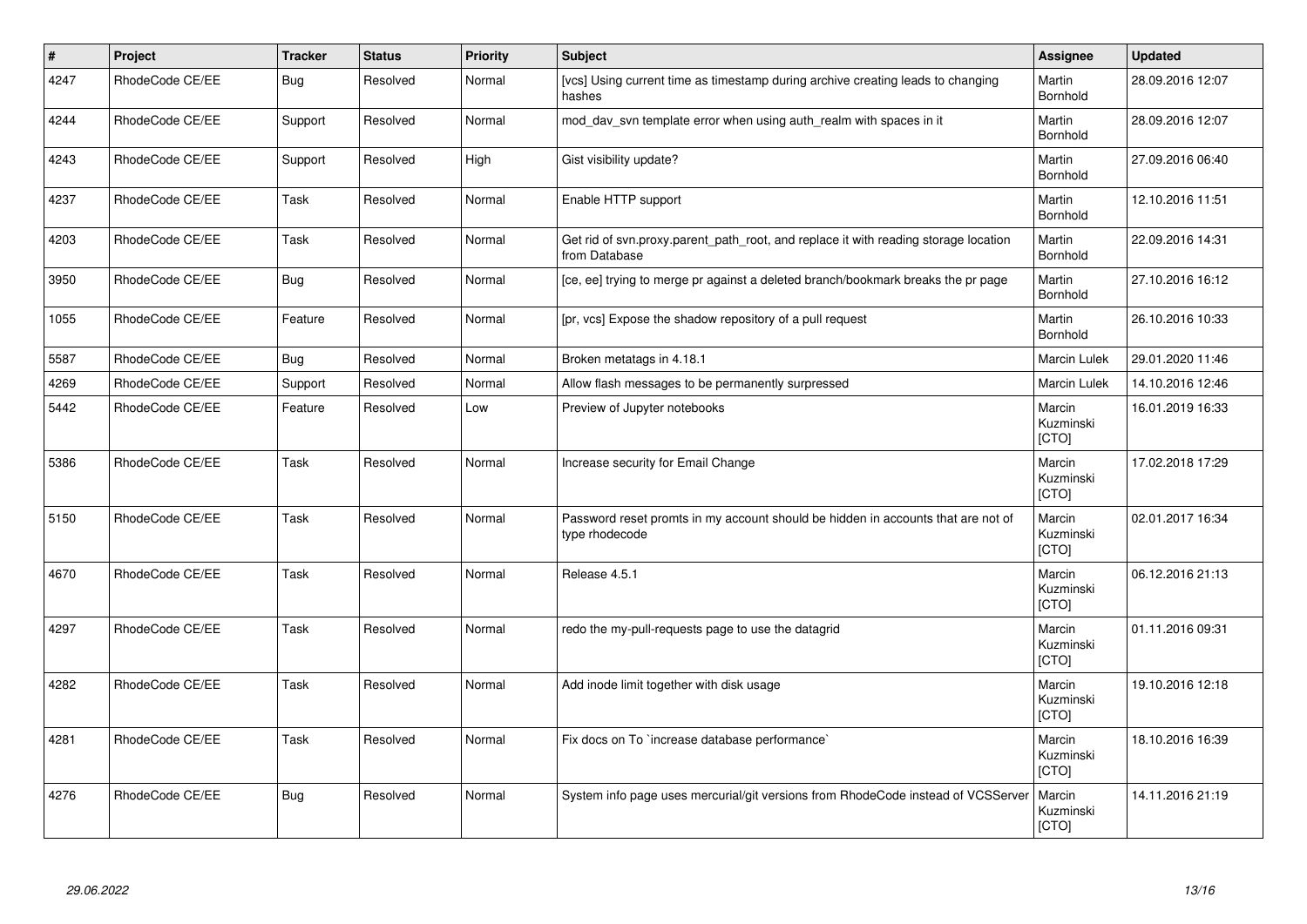| #    | Project         | <b>Tracker</b> | <b>Status</b> | <b>Priority</b> | <b>Subject</b>                                                                        | Assignee                     | <b>Updated</b>                   |
|------|-----------------|----------------|---------------|-----------------|---------------------------------------------------------------------------------------|------------------------------|----------------------------------|
| 4250 | RhodeCode CE/EE | Bug            | Resolved      | Normal          | Adding a reviewer into existing PR doesn't set a reason.                              | Marcin<br>Kuzminski<br>[CTO] | 07.10.2016 20:05                 |
| 4245 | RhodeCode CE/EE | Task           | Resolved      | Normal          | Convert control command to use http mode by default                                   | Marcin<br>Kuzminski<br>[CTO] | 14.10.2016 16:13                 |
| 4219 | RhodeCode CE/EE | Feature        | Resolved      | Normal          | [ce, ee] Add mandatory reviewers for pull requests                                    | Marcin<br>Kuzminski<br>[CTO] | 20.06.2017 15:23                 |
| 4211 | RhodeCode CE/EE | Feature        | Resolved      | Normal          | [ce, ee] increase webhook flexibility                                                 | Marcin<br>Kuzminski<br>[CTO] | 20.06.2022 10:55                 |
| 4184 | RhodeCode CE/EE | Bug            | Resolved      | High            | fix content INT overflow bug                                                          | Marcin<br>Kuzminski<br>[CTO] | 23.08.2016 10:31                 |
| 4178 | RhodeCode CE/EE | Bug            | Resolved      | Normal          | RhodeCode EE OVA VM wont run on a ESX 6.0 host                                        | Marcin<br>Kuzminski<br>[CTO] | 15.09.2016 13:25                 |
| 4155 | RhodeCode CE/EE | Bug            | Resolved      | Low             | Date of Last Change is not displayed correctly                                        | Marcin<br>Kuzminski<br>[CTO] | 21.01.2020 02:20                 |
| 4065 | RhodeCode CE/EE | Bug            | Resolved      | Normal          | [ux, login] 404 on login after comment attempt                                        | Marcin<br>Kuzminski<br>[CTO] | 04.07.2016 00:40                 |
| 4036 | RhodeCode CE/EE | Bug            | Resolved      | Normal          | encrypted clone_uri can throw unicodeerror after key change                           | Marcin<br>Kuzminski<br>[CTO] | 27.06.2016 19:38                 |
| 3556 | RhodeCode CE/EE | Task           | Resolved      | Normal          | Disable and rename initial_repo_scan flag                                             | Marcin<br>Kuzminski<br>[CTO] | 22.04.2016 14:33                 |
| 3549 | RhodeCode CE/EE | Bug            | Resolved      | Normal          | [4.0.0 regression], file source links use last commit id instead of current commit id | Marcin<br>Kuzminski<br>[CTO] | 21.04.2016 16:10                 |
| 4254 | RhodeCode CE/EE | Bug            | Resolved      | Normal          | [frontend] 500 Internal Server Error with i18n-ed pages                               |                              | Lisa Quatmann 30.09.2016 14:38   |
| 4224 | RhodeCode CE/EE | Bug            | Resolved      | Normal          | [docs] update docs re: removing old instances when switching editions                 |                              | Lisa Quatmann   11.10.2016 15:36 |
| 4194 | RhodeCode CE/EE | Task           | Resolved      | Normal          | move svn http backend out of labs into a real VCS settings                            |                              | Lisa Quatmann   14.09.2016 23:16 |
| 4121 | RhodeCode CE/EE | Bug            | Resolved      | Normal          | [ce, ee] server announcement has extra margin                                         |                              | Lisa Quatmann   26.09.2016 14:00 |
| 3488 | RhodeCode CE/EE | Bug            | Resolved      | Normal          | [frontend, styling] update icon font                                                  |                              | Lisa Quatmann   04.10.2016 13:27 |
| 4199 | RhodeCode CE/EE | Bug            | Resolved      | High            | investigate: ongoing SSL problems when switching to 4.X from 3.X                      | Johannes<br>Bornhold         | 15.09.2016 13:14                 |
| 4153 | RhodeCode CE/EE | Task           | Resolved      | Normal          | Optimize readme fetching by changing the system of readme detection                   | Johannes<br>Bornhold         | 09.09.2016 10:17                 |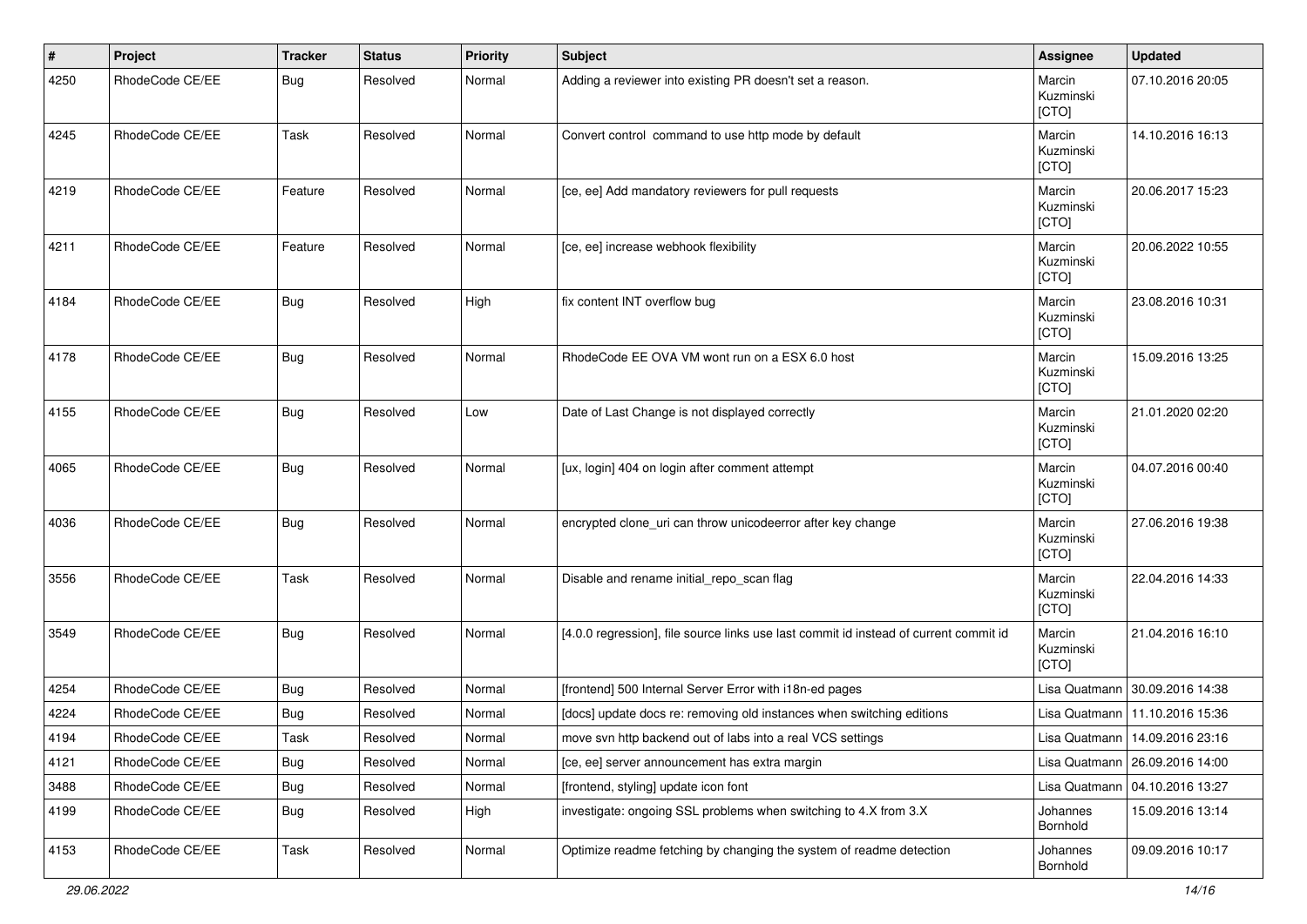| $\sharp$ | <b>Project</b>  | Tracker    | <b>Status</b> | <b>Priority</b> | <b>Subject</b>                                                                                                       | <b>Assignee</b>      | <b>Updated</b>   |
|----------|-----------------|------------|---------------|-----------------|----------------------------------------------------------------------------------------------------------------------|----------------------|------------------|
| 3971     | RhodeCode CE/EE | Bug        | Resolved      | Normal          | [ce, vcs] Merge requests/Pull requests failing due to rebase problem                                                 | Johannes<br>Bornhold | 19.07.2016 15:54 |
| 5615     | RhodeCode CE/EE | Feature    | Resolved      | Normal          | Misleading message in PR diff view "File was deleted in this version"                                                | Daniel D             | 23.04.2020 17:40 |
| 5610     | RhodeCode CE/EE | <b>Bug</b> | Resolved      | Normal          | Files navigation looses the at= <name> marker</name>                                                                 | Daniel D             | 03.10.2021 23:23 |
| 5608     | RhodeCode CE/EE | Bug        | Resolved      | High            | svn+ssh user set incorrectly                                                                                         | Daniel D             | 31.03.2020 18:21 |
| 5606     | RhodeCode CE/EE | <b>Bug</b> | Resolved      | High            | $SVN + ssh$ subdirectory failure                                                                                     | Daniel D             | 09.04.2020 03:29 |
| 5604     | RhodeCode CE/EE | Bug        | Resolved      | High            | Search error on second result page                                                                                   | Daniel D             | 30.03.2020 16:01 |
| 5602     | RhodeCode CE/EE | Feature    | Resolved      | Normal          | Copy full path only copies partial                                                                                   | Daniel D             | 30.03.2020 16:04 |
| 5599     | RhodeCode CE/EE | <b>Bug</b> | Resolved      | Normal          | SVN navigation to trunk fails                                                                                        | Daniel D             | 04.04.2020 11:21 |
| 5581     | RhodeCode CE/EE | Feature    | Resolved      | Normal          | expose `send_email` option in the HTTP API, for `comment_commit` and<br>comment pull request                         | Daniel D             | 29.01.2020 11:46 |
| 5579     | RhodeCode CE/EE | <b>Bug</b> | Resolved      | Normal          | JS bug when a commit message can be parsed as a number                                                               | Daniel D             | 20.01.2020 10:04 |
| 4311     | RhodeCode CE/EE | Task       | Resolved      | Normal          | Diffs feedback                                                                                                       | Daniel D             | 26.11.2016 14:10 |
| 4296     | RhodeCode CE/EE | Bug        | Resolved      | Normal          | [ee] Can not create pull requests with reviewers.                                                                    | Daniel D             | 07.11.2016 21:17 |
| 4288     | RhodeCode CE/EE | Task       | Resolved      | Normal          | [ce, ee] unify controllers that use diffs                                                                            | Daniel D             | 02.08.2017 11:41 |
| 4278     | RhodeCode CE/EE | Bug        | Resolved      | Normal          | [admin] Clicking the save button in admin -> settings -> issue tracker leads to<br>exception if no patterns entered. | Daniel D             | 18.10.2016 13:38 |
| 4268     | RhodeCode CE/EE | Bug        | Resolved      | High            | [ee] default reviewers from changed lines is returning wrong values                                                  | Daniel D             | 06.10.2016 14:35 |
| 4267     | RhodeCode CE/EE | Feature    | Resolved      | Normal          | [ce, ee] jira tracker integration wildcard project key support                                                       | Daniel D             | 10.10.2016 20:13 |
| 4259     | RhodeCode CE/EE | Task       | Resolved      | Low             | Events, create post-create-user event                                                                                | Daniel D             | 30.01.2017 20:11 |
| 4238     | RhodeCode CE/EE | Task       | Resolved      | Normal          | default reviewers updates                                                                                            | Daniel D             | 06.10.2016 14:26 |
| 4233     | RhodeCode CE/EE | Bug        | Resolved      | High            | slack, git push problem                                                                                              | Daniel D             | 26.09.2016 11:56 |
| 4225     | RhodeCode CE/EE | Feature    | Resolved      | Normal          | [ce, ee] repo group integrations cascade to child repo groups                                                        | Daniel D             | 14.09.2016 11:12 |
| 4223     | RhodeCode CE/EE | Bug        | Resolved      | High            | [git, tags] annotated tags not appearing in UI                                                                       | Daniel D             | 12.09.2016 06:12 |
| 4202     | RhodeCode CE/EE | Task       | Resolved      | Normal          | Polish the 503.html page                                                                                             | Daniel D             | 30.08.2016 23:54 |
| 4183     | RhodeCode CE/EE | Feature    | Resolved      | Normal          | Different roles for PR reviewers                                                                                     | Daniel D             | 12.10.2020 23:13 |
| 4181     | RhodeCode CE/EE | Task       | Resolved      | Normal          | Integrations: allow root repos only integrations                                                                     | Daniel D             | 31.08.2016 17:44 |
| 4180     | RhodeCode CE/EE | Task       | Resolved      | Normal          | integrations: possible limit the updates sent                                                                        | Daniel D             | 22.08.2016 12:22 |
| 4175     | RhodeCode CE/EE | Feature    | Resolved      | Normal          | [ce, ee] repo group integrations                                                                                     | Daniel D             | 16.08.2016 20:00 |
| 4173     | RhodeCode CE/EE | <b>Bug</b> | Resolved      | Urgent          | [ce, ee] mysql recycle pool timeout not working                                                                      | Daniel D             | 16.08.2016 22:02 |
| 4091     | RhodeCode CE/EE | <b>Bug</b> | Resolved      | Normal          | [ce, ee] Redmine integration blocks for 30 seconds if redmine server not available                                   | Daniel D             | 15.07.2016 12:26 |
| 1131     | RhodeCode CE/EE | Feature    | Resolved      | Normal          | Implement default reviewers for code review                                                                          | Daniel D             | 21.09.2016 18:28 |
| 5576     | RhodeCode CE/EE | <b>Bug</b> | Resolved      | High            | Hosting many repositories                                                                                            | Craig Fairhurst      | 12.02.2020 12:55 |